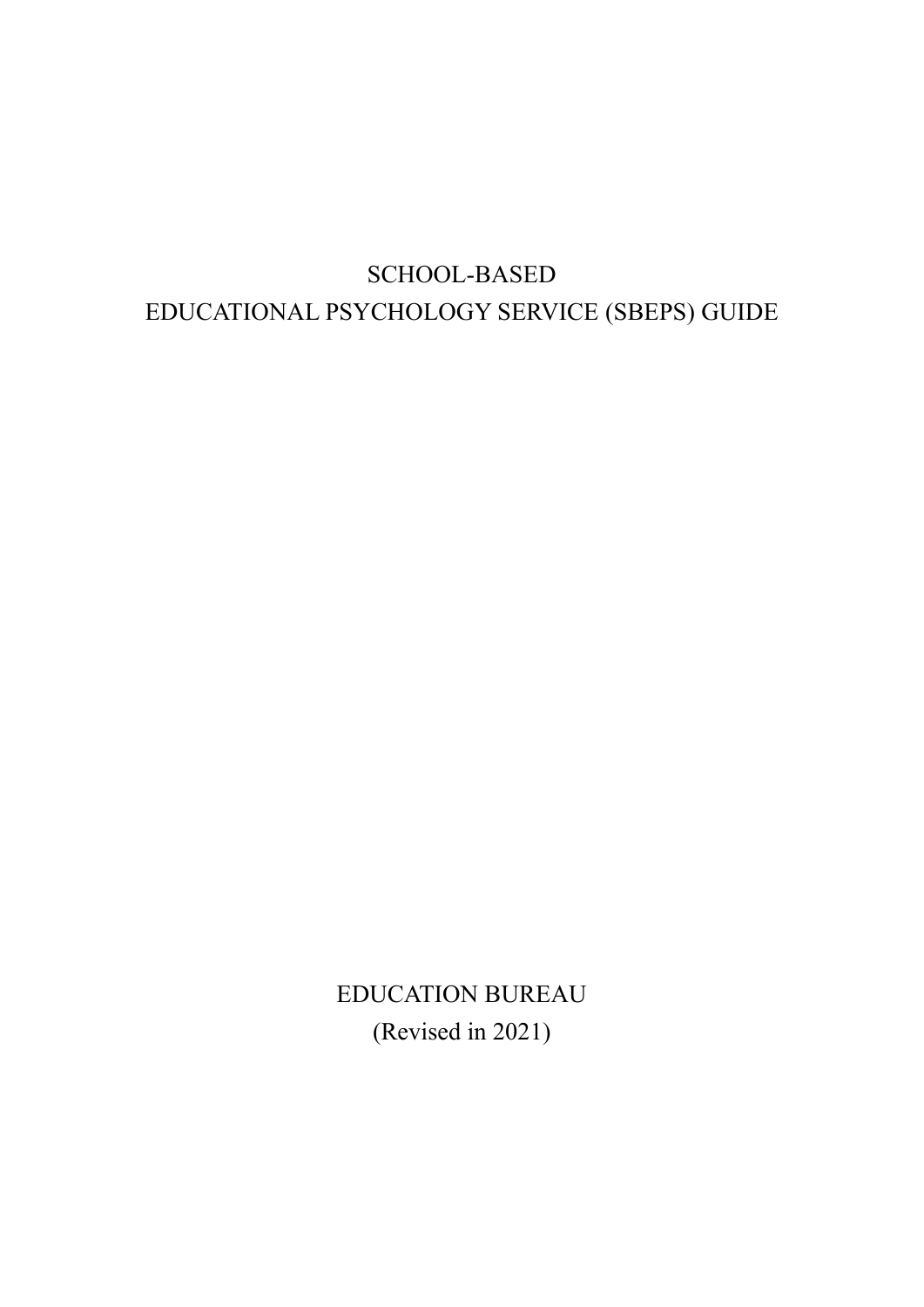## **Contents**

| $\mathbf{1}$   | Introduction                                                                                                     | $\mathbf{1}$   |
|----------------|------------------------------------------------------------------------------------------------------------------|----------------|
| $\overline{2}$ | Objectives                                                                                                       | $\overline{2}$ |
| 3              | Scope and Nature of Service                                                                                      | $\overline{3}$ |
| $\overline{4}$ | Roles and Responsibilities of the School Sponsoring Body (SSB)<br>(Only applicable to the SBEPS provided by SSB) | 8              |
| 5              | Roles and Responsibilities of the Base School (Only applicable to<br>the SBEPS provided by SSB)                  | 13             |
| 6              | Roles and Responsibilities of the Participating School                                                           | 17             |
| $\overline{7}$ | Roles and Responsibilities of the Educational Psychologist                                                       | 21             |
| 8              | Roles and Responsibilities of the EP Supervisor (Only applicable<br>to the SBEPS provided by SSB)                | 25             |
| 9              | Roles and Responsibilities of the Education Bureau                                                               | 27             |
| Appendix 1     | Annual Schedule of Major Tasks for Educational Psychologist                                                      | 28             |
| Appendix 2     | Reference Indicators for Review of the SBEPS Effectiveness                                                       | 29             |
| Appendix 3     | Employment Status of Educational Psychologist (Only applicable<br>to the SBEPS provided by SSB)                  | 32             |
| Appendix 4     | Recommended Items for Assessment Report of Educational<br>Psychologist                                           | 33             |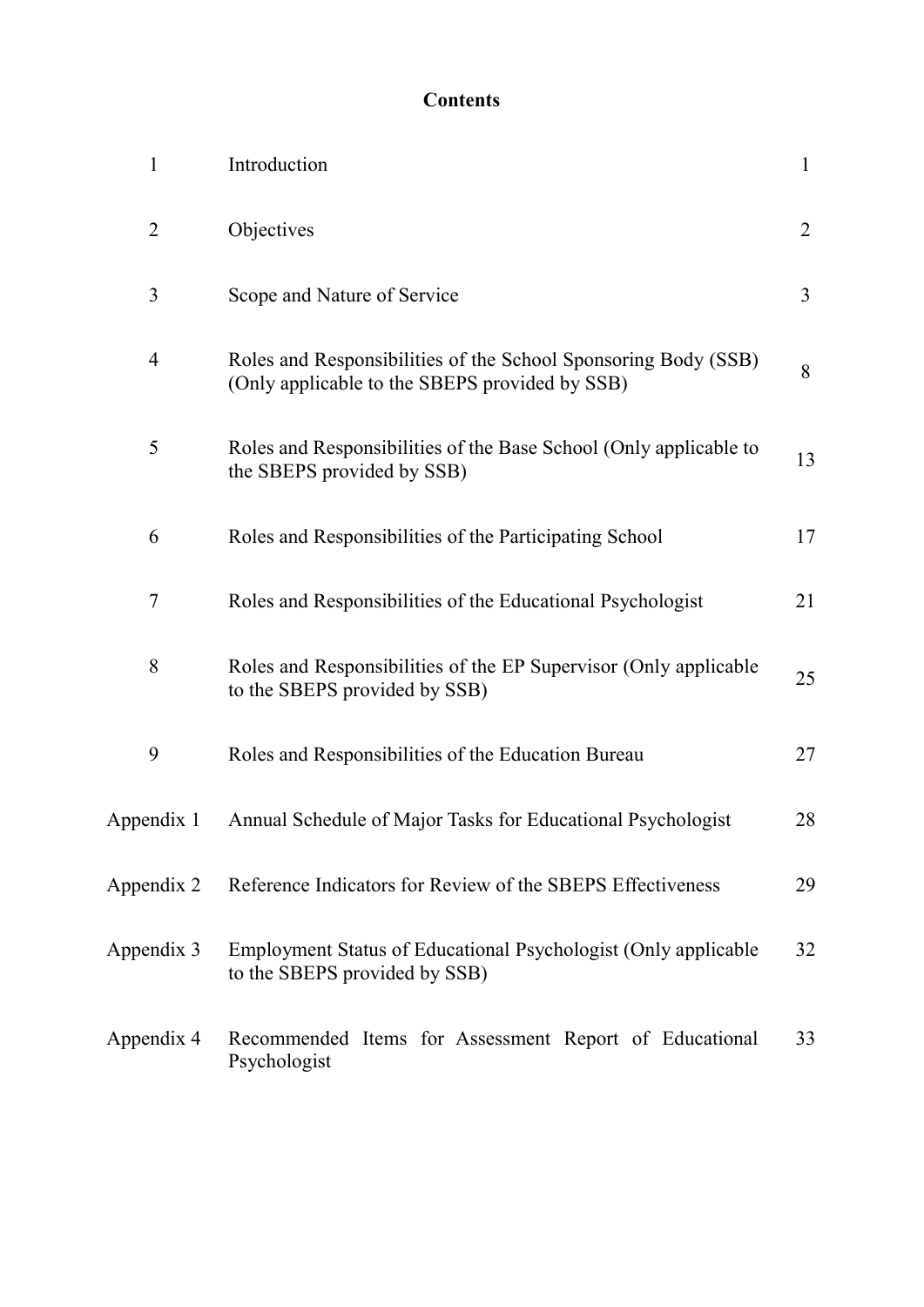## **Chapter 1 Introduction**

- 1.1 Starting from the 2008/09 school year, the Education Bureau (EDB) has extended the provision of the School-based Educational Psychology Service (SBEPS) by phases to enhance the support for schools in catering for students' diverse educational needs. From the 2016/17 school year, the SBEPS has covered all public sector ordinary primary and secondary schools. The SBEPS is provided by the EDB and selected school sponsoring bodies (SSBs), with basically the same objectives and service scope.
- 1.2 The EDB has been evaluating the implementation of the SBEPS since its launching, and conducted a mid-term review in the 2011/12 school year. Based on the results of the review report and feedback from different stakeholders, the EDB has taken various improvement measures including the enhancement of funding provision, strengthening of professional support for educational psychologists (EPs) and communication among the stakeholders.
- 1.3 To strengthen the support to schools on promotion of preventive and developmental work, as well as on provision of comprehensive and regular follow-up and intervention services to students, the EDB has been providing the Enhanced SBEPS to public sector ordinary primary and secondary schools with comparatively large number of students with special educational needs progressively from the 2016/17 school year.
- 1.4 This SBEPS Guide (the Guide) is applicable for the SBEPS (including the Enhanced SBEPS). The Guide specifies the operation of the SBEPS as well as the roles and responsibilities of various stakeholders (including SSBs, base schools, participating schools, EPs, EP supervisors and the EDB). Chapters 4, 5, 8 and Appendix 3 of the Guide are only applicable to the SBEPS provided by SSBs.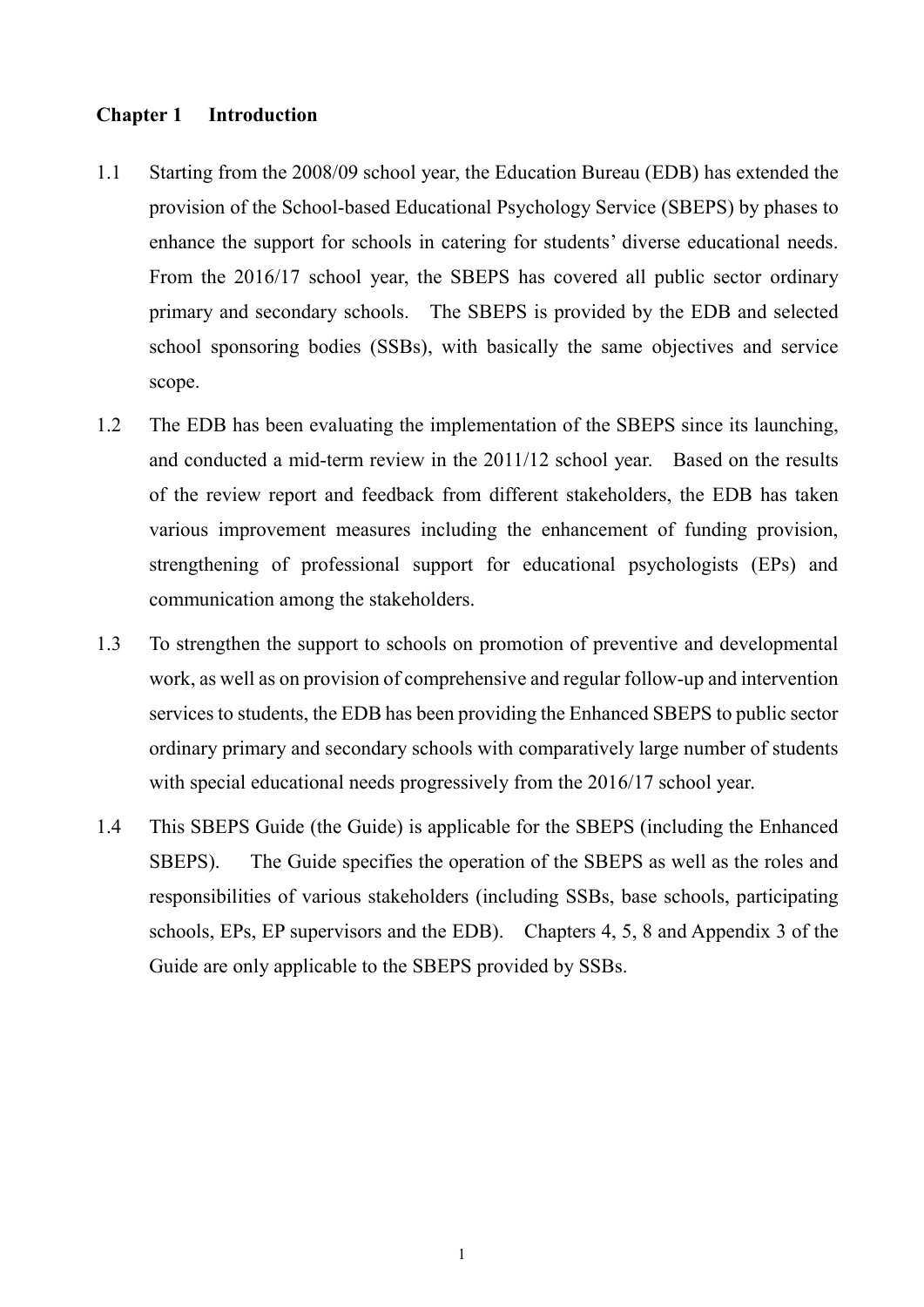## **Chapter 2 Objectives**

The SBEPS is a comprehensive and integrated educational psychology service that aims at enhancing schools' capacity to cater for students' diverse educational needs. Participating schools will be facilitated to achieve the following objectives:

- (a) The school will have an inclusive ethos and a caring environment backed up by wholeschool policies and sound mechanisms to cater for students with diverse educational needs.
- (b) The school personnel will have adequate knowledge and skills to support students with diverse educational needs and to enhance the effectiveness of learning and teaching.
- (c) The students can maximise their potentials and minimise their difficulties.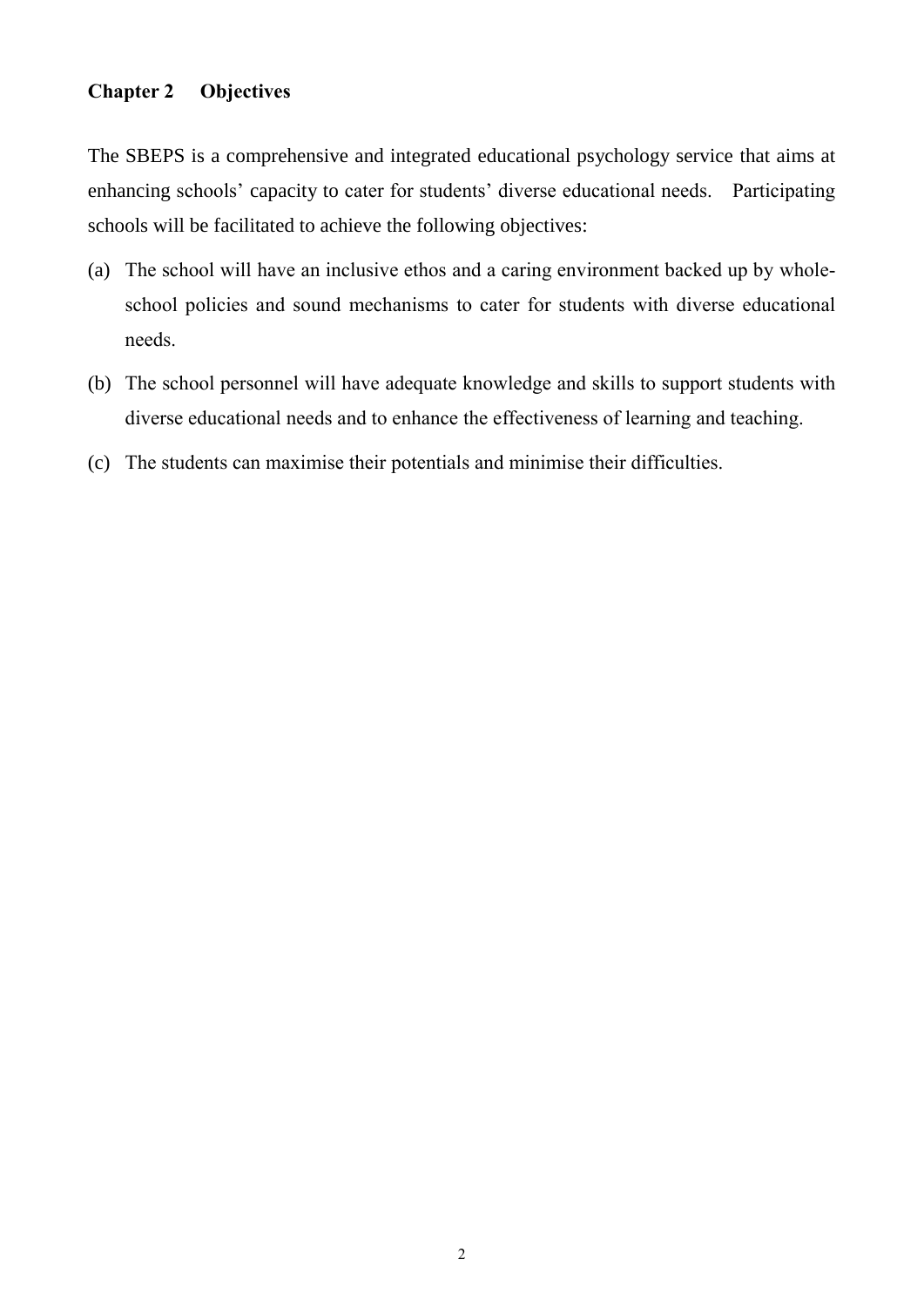## **Chapter 3 Scope and Nature of Service**

#### **Comprehensive and Integrated Service**

3.1 The SBEPS is delivered by qualified EPs. The service covers remedial, preventive and developmental work in catering for students' diverse educational needs at the school system, teacher support, and student support levels.

#### **Regular School Visits**

1

- 3.2 EPs providing the SBEPS shall pay regular visits to schools throughout the school year. Each full-time EP shall normally pay visits to schools for not less than 140 working days per school year<sup>1</sup>; with the number of visit days for each school normally within the range of 18 to 22 working days, and for each school with the Enhanced SBEPS normally not less than 30 working days. The number of visit days for individual schools shall be adjusted according to the number of schools served by the EP, as well as the actual needs of the schools and the students.
- 3.3 In special circumstances, such as when vacant EP post arises temporarily, the SSB should deploy its other EPs to provide regular service for the affected schools. Under such conditions, the arrangement shall base on the principle of not less than 14 working days for each school. Should there be EP taking leave for a continuous period of 30 or more days (such as maternity leave or sick leave) but temporary replacement cannot be arranged by the SSB, the SSB should also deploy its other EPs to provide some limited support and urgent services for the affected schools during such period, based on the principle that the number of visit days shall not be less than half of that originally scheduled for the period. When similar circumstances arise in the EDB, the EDB will discuss the adjusted arrangement with schools under its support based on the same principles. When necessary, EPs may adjust the number of visit days of their named schools so that capacity can be released to support additional schools on a temporary basis.

<sup>&</sup>lt;sup>1</sup> Non-full time EPs will adjust the number of school visit days per school year in proportion to the fraction of post they are employed. As EPs of the EDB have other work responsibilities, the number of school visit days they pay per school year will also be different.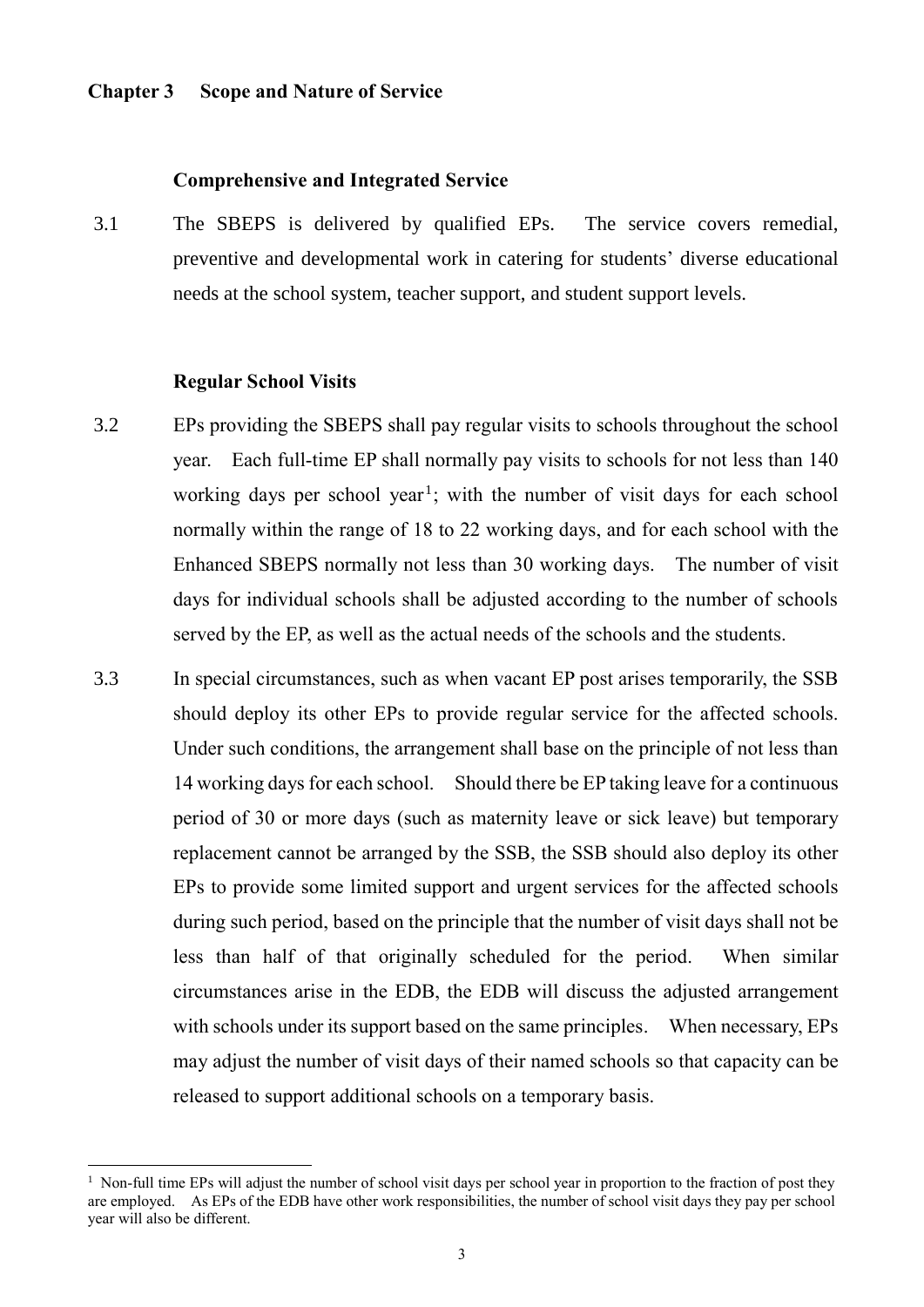#### **Service Scope**

3.4 The SBEPS shall cover three levels of support with reference to the following proportion: school system level (10%), teacher support level (40%), and student support level (50%). The proportion can be adjusted as appropriate to the needs of individual schools. Examples of service at each level as provided by schoolbased EPs are:

## (a) School System Level

- To support schools in developing whole-school policies in catering for students with diverse educational needs such that early identification and intervention can be provided for students with learning and/or adjustment difficulties, and to facilitate schools in developing students' positive qualities
- To support schools in developing effective mechanism to meet the diverse educational needs of their students, which includes refining the data bank on students with special educational needs (SEN) and the mechanisms for early identification and referral, and to provide professional advice on the planning and reviewing of school-based support services
- To support schools in developing policy and mechanism on crisis management and provide professional advice and support on handling of school crises

### (b) Teacher Support Level

- To support teachers in the early identification and intervention for students with SEN
- To provide professional advice to teachers on measures to enhance learning and teaching effectiveness in catering for students' diverse learning needs, e.g. curriculum adaptation, assessment accommodation, differentiated instructions, tiered assignments, and student behavior management strategies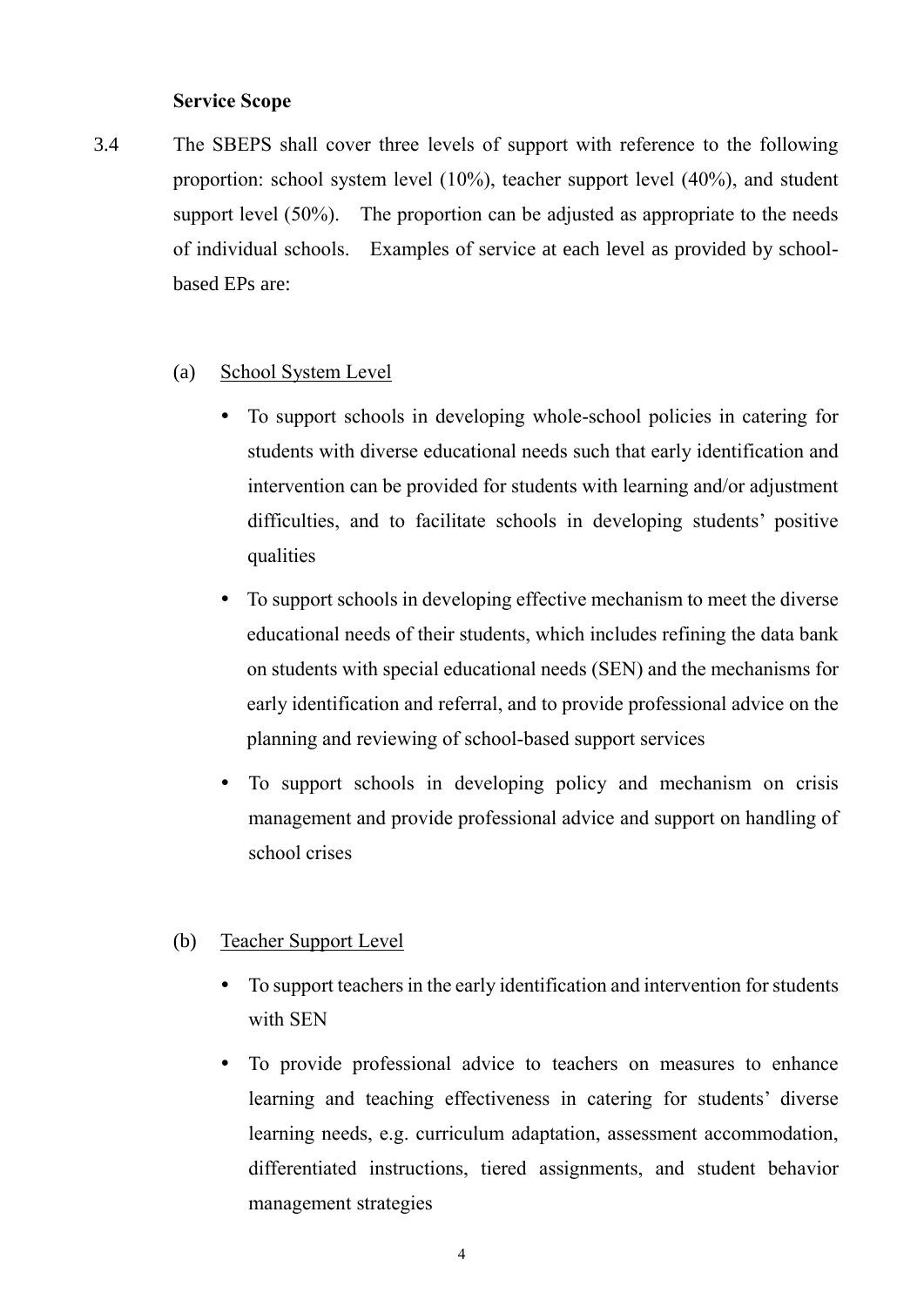- To provide professional advice to teachers and school personnel on the design and implementation of Individual Education Plan (IEP) for students in need of intensive individualised support
- To provide professional advice to teachers and guidance personnel to facilitate the planning and implementation of school-based psychoeducational programmes for students, such as reading and writing skills training for students with specific learning difficulties, executive skills training for students with attention deficit/hyperactivity disorder, social and emotional regulation training for students with autism spectrum disorders, etc.
- To collaborate with schools in conducting school-based action research related to student support as well as learning and teaching
- To equip school personnel with knowledge and skills to meet the personal, social and learning needs of students, such as conducting professional development activities
- (c) Student Support Level
	- To provide psycho-educational assessment for students
	- To provide intervention for students directly or in collaboration with school personnel (e.g. teachers, student guidance personnel, school social worker)
	- To cater for the learning and developmental needs of students by collaborating with school personnel, promoting home-school cooperation, and delivering parent training programmes

## **Service Nature**

3.5 School personnel and EP shall jointly devise cross-year development foci and yearly targets, covering remedial, preventive and developmental natures of services based on the needs of individual schools: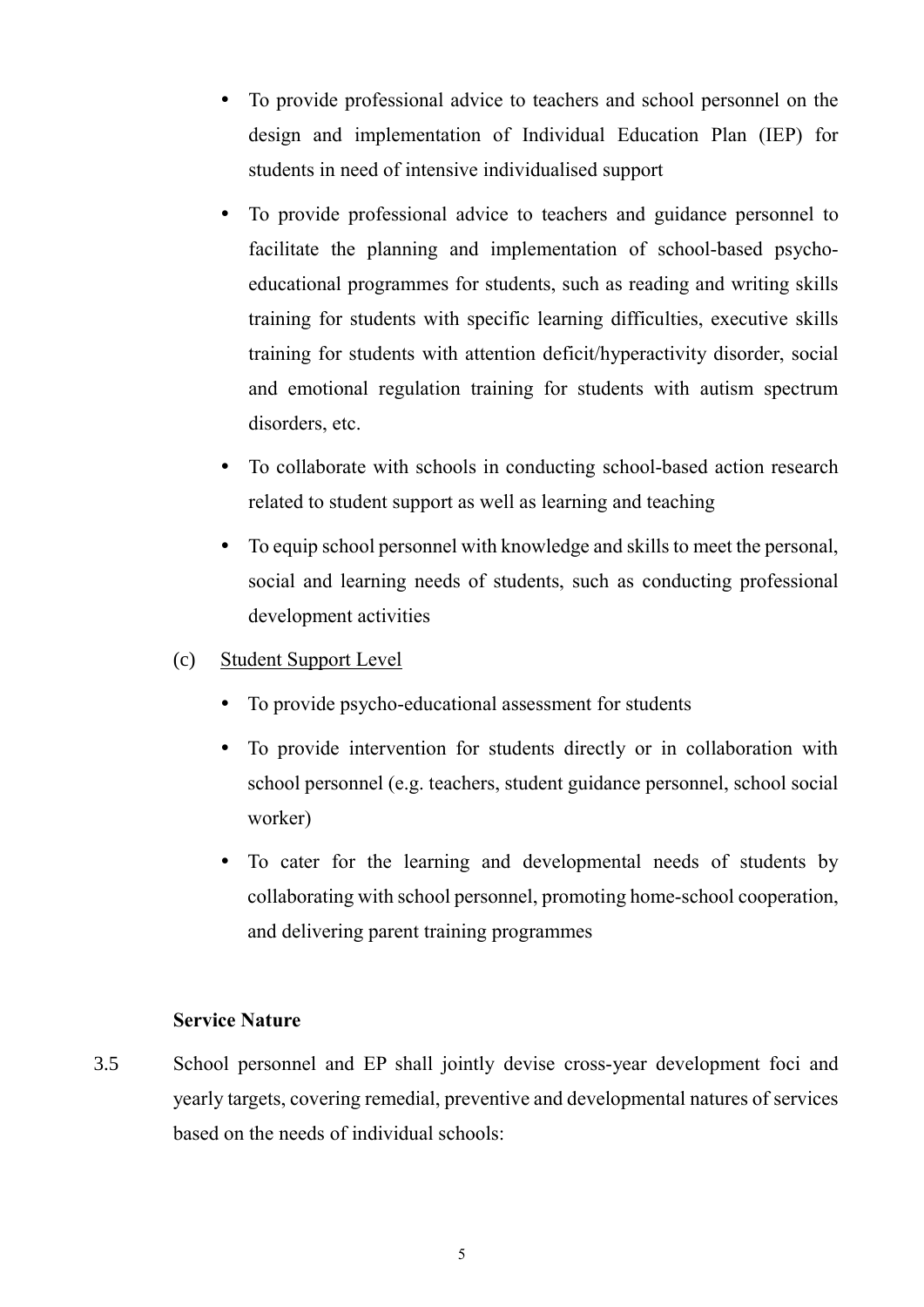## (a) Remedial Work

Remedial work aims at reducing the impact of problems or dysfunction that have occurred. Examples include:

- Providing assessment services and devising appropriate support plan together with the school for students with learning and/or adjustment difficulties
- Providing individual/group intervention and training to students with SEN directly or in collaboration with school personnel, and sharing related support strategies with school personnel and parents
- Providing consultation services to teachers to cater for the special needs of students
- Collaborating with school personnel, parents and/or other professionals in the design, implementation, and review of students' IEPs
- Supporting schools in crisis management

## (b) Preventive Work

Preventive work focuses on preventing problems or dysfunction from arising or providing early intervention before the problems aggravate. Examples include:

- Conducting talks on emotional health to students of target grade levels
- Organising workshops for parents on effective learning skills
- Conducting workshops for school personnel on positive behavioral management
- Assisting schools on developing or enhancing school-based crisis management policies and measures

## (c) Developmental Work

Developmental work focuses on enhancement and development of positive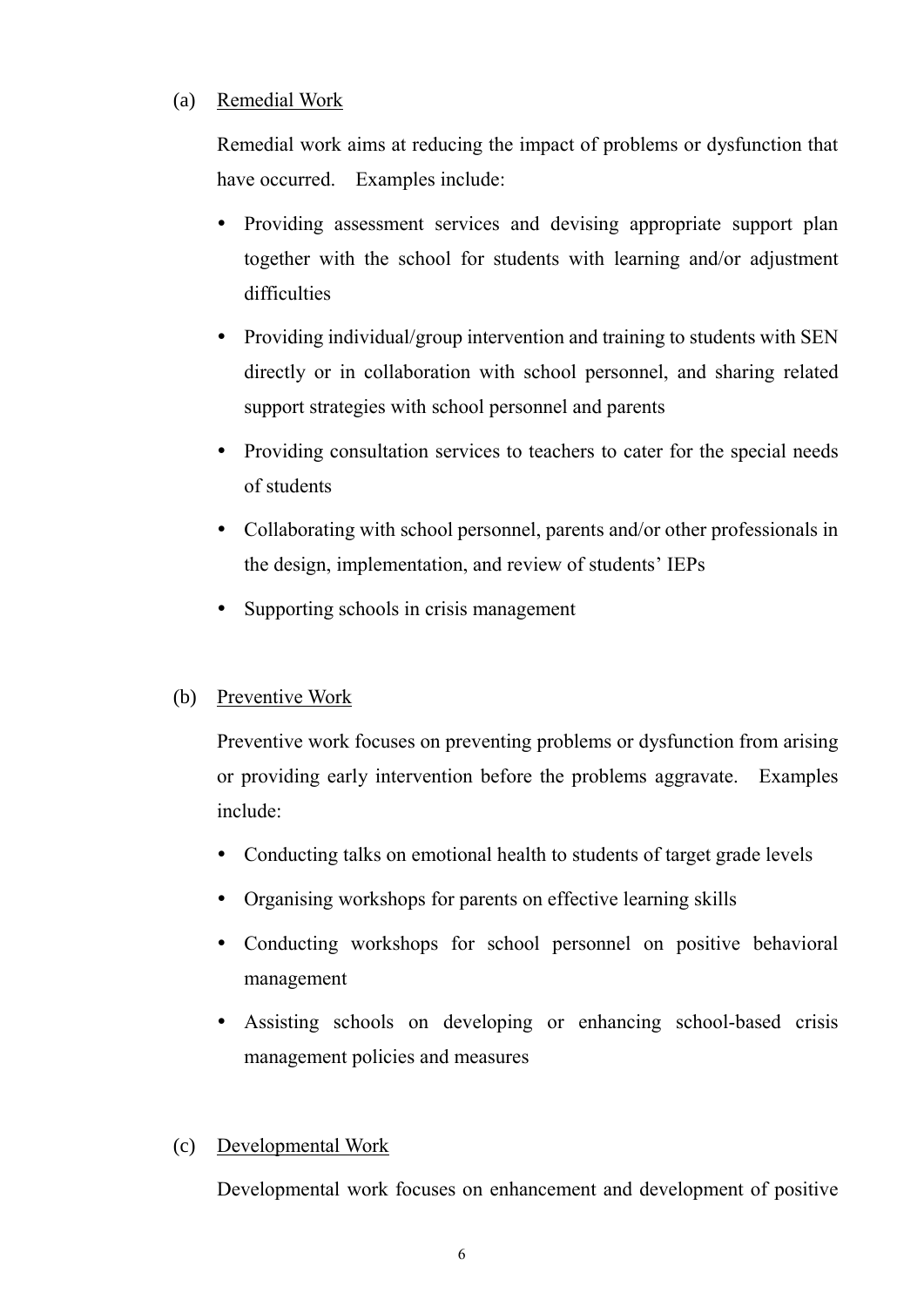qualities of the school and the students. Examples include:

- Developing peer support programmes with school social worker
- Assisting school in organising parent workshops on nourishing character strengths of children
- Collaborating with school in refining discipline and guidance policies so as to help students develop proper values, foster their positive thinking and social adaptive skills such as social communication, problem-solving and resilience
- Assisting school in assessing its development needs and offering advice on school development plan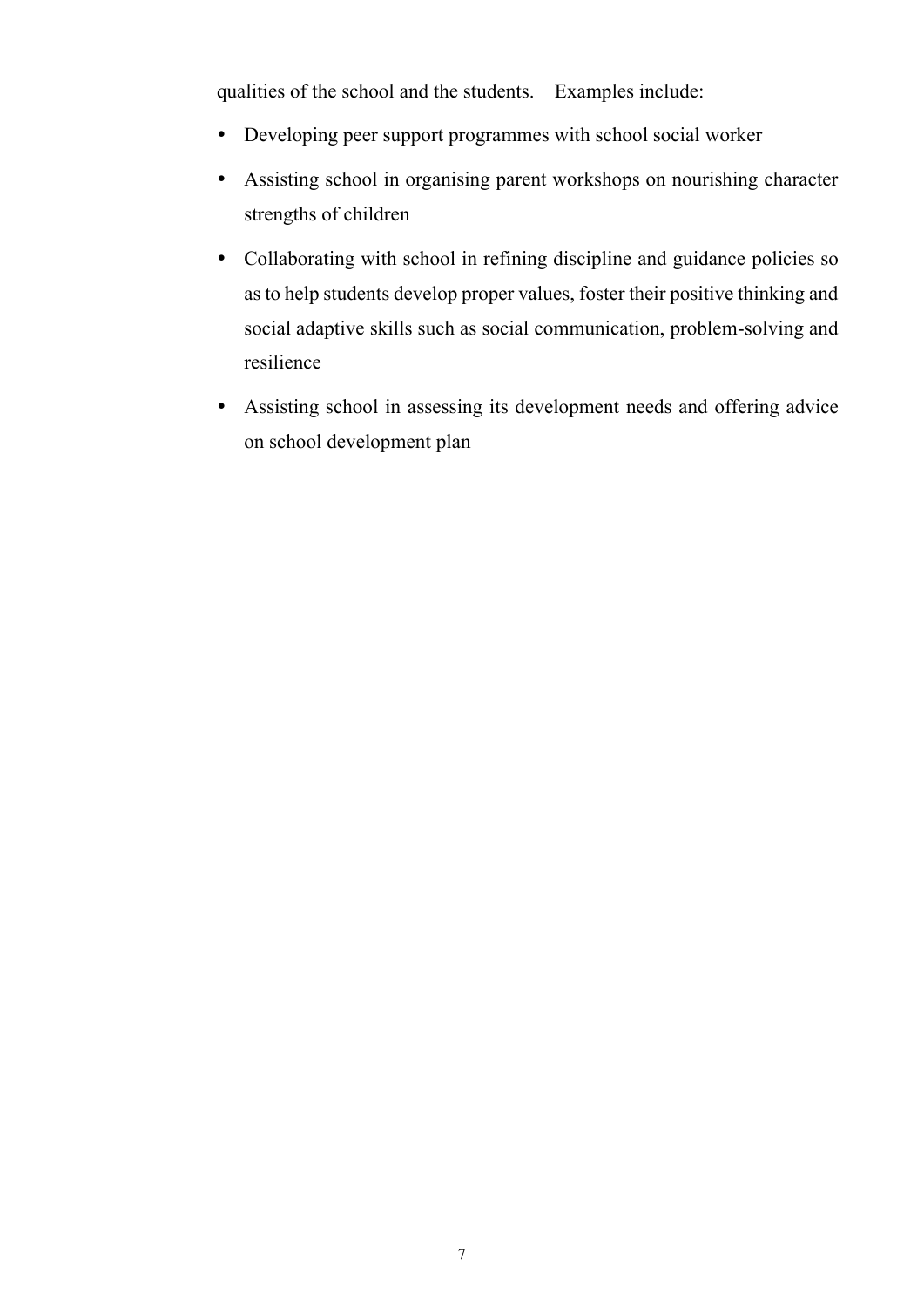## **Chapter 4 Roles and Responsibilities of the School Sponsoring Body (SSB) (Only applicable to the SBEPS provided by SSB)**

#### **Implementation**

- 4.1 The SSB shall provide the SBEPS to schools as assigned by the EDB. Such schools are not limited to those under the sponsorship of the SSB.
- 4.2 The SSB shall oversee and coordinate the SBEPS provided to its assigned schools in accordance with the Guide:
	- (a) Set up a Steering Committee and hold regular meetings to plan and steer the SBEPS. The Steering Committee shall include at least one school head and an EP with not less than 3 years of EP experience as members. Roles of the Steering Committee include:
		- (i) Promoting and coordinating the SBEPS
		- (ii) Making decisions regarding provision and development of the service; and
		- (iii) Promoting experience sharing among participating schools.
	- (b) Arrange a base school under the SSB for each EP post awarded by the EDB, and ensure that each base school fulfills its responsibilities as detailed in Chapter 5 of this Guide. In case there is plan for changing of base schools, the SSB shall inform the Educational Psychology Service (Hong Kong) Section of the EDB in writing of the names of the schools concerned and the effective date, on or before 15 June of the school year prior to the effective school year for handling of the matters relating to updating of staff establishment;
	- (c) Arrange its EPs to provide service to all the participating schools as assigned by the EDB. Under normal circumstances, each school shall be served by one EP
	- (d) In special circumstances, such as when vacant EP post arises temporarily, the SSB should deploy its other EPs to provide regular service for the affected schools. Under such conditions, the arrangement shall base on the principle of not less than 14 working days for each school. Should there be EP taking leave for a continuous period of 30 or more days (such as maternity leave or sick leave) but temporary replacement cannot be arranged by the SSB, the SSB should also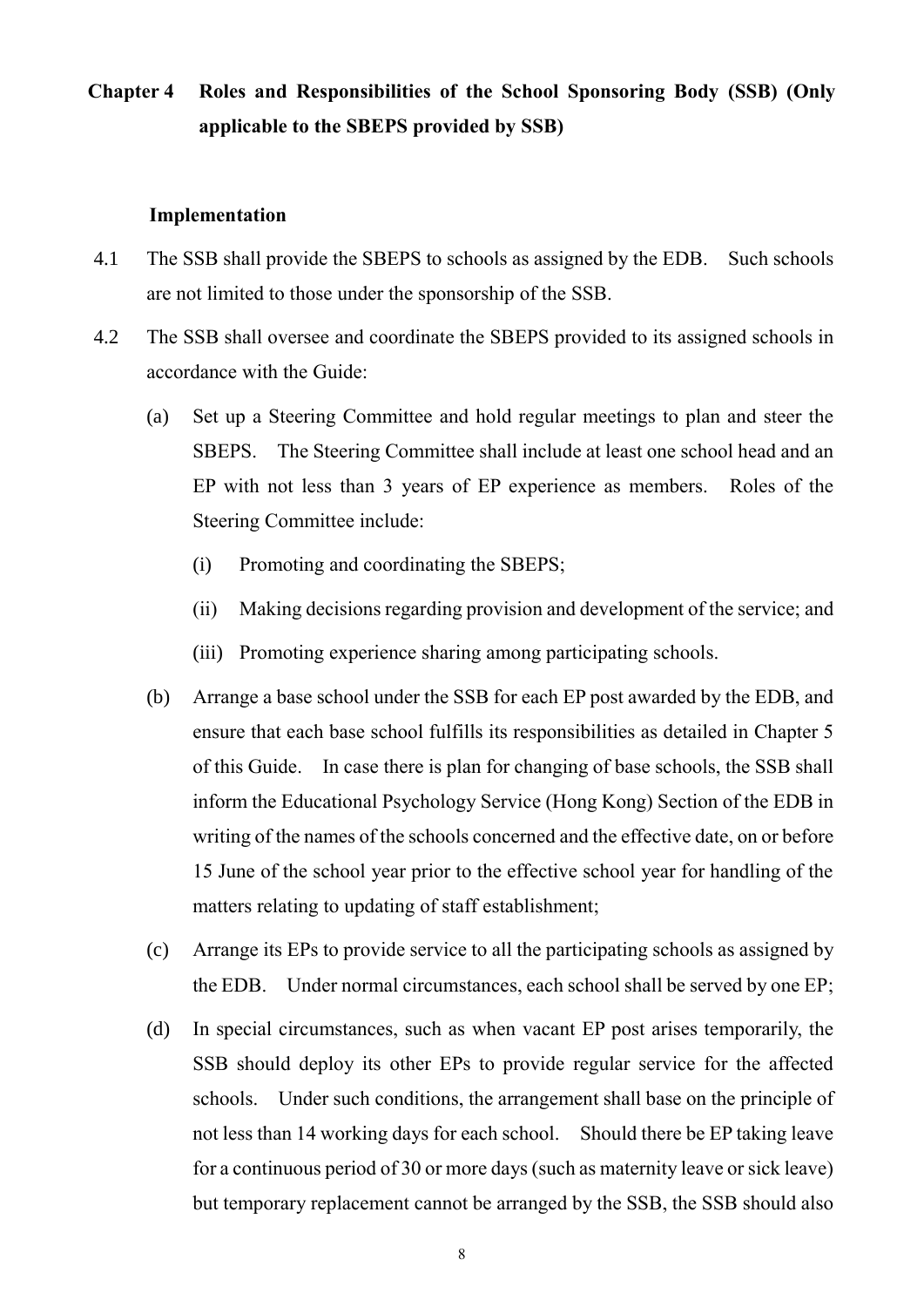deploy its other EPs to provide some limited support and urgent services for the affected schools during such period, based on the principle that the number of visit days shall not be less than half of that originally scheduled for the period. When necessary, EPs may adjust the number of visit days of their named schools so that capacity can be released to support additional schools on a temporary basis

- (e) Arrange effective deployment of its EPs for support during large-scale crisis in participating school necessitating immediate on-site support from EPs
- (f) Promote team work and professional sharing among its EPs; and
- (g) Coordinate with EPs on the submission of deliverables to the EDB according to Appendix 1 "Annual Schedule of Major Tasks for Educational Psychologist" of the Guide.
- 4.3 In the event that the SSB fails to perform its roles and responsibilities or provide the service to the satisfaction of the Government, the EDB may withdraw the EP posts awarded to the SSB.

## **Quality Assurance**

- 4.4 The SSB shall undertake quality assurance on the professional service of its EPs by appropriate means:
	- (a) Ensuring that its EPs perform their duties satisfactorily according to the scope and nature of service as stated in Chapter 3, the roles and responsibilities of EP given in Chapter 7, as well as the "Annual Schedule of Major Tasks for Educational Psychologist" as specified in Appendix 1 of this Guide;
	- (b) Ensuring that its EPs observe all relevant ordinances and regulations, including but not limited to the Personal Data (Privacy) Ordinance and Disability Discrimination Ordinance in their professional service;
	- (c) Establishing an effective channel to obtain feedback from service users and stakeholders regularly, including but not limited to a systematic and well-defined mechanism to effectively respond to and rectify reported problems. The SSB shall coordinate and handle jointly with its base schools in case of EPs'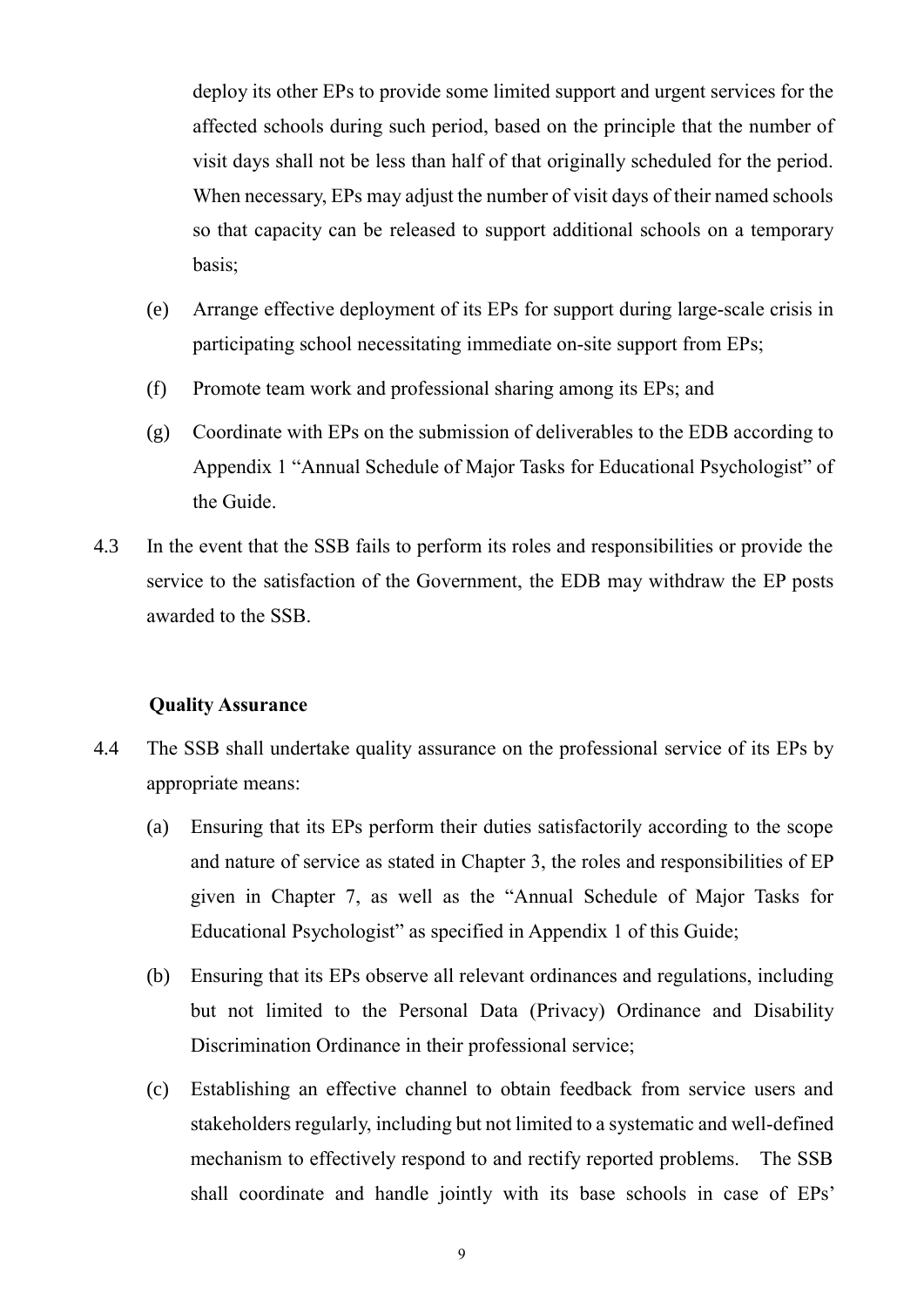performance not meeting professional standards, including strengthening supervision or taking disciplinary actions when necessary; and

- (d) Arranging professional supervision for EPs. The EP supervisor shall provide regular professional supervision and support for EPs. It is suggested that each EP receives around 30 to 50 hours of professional supervision and support each school year. For less experienced EPs, it is suggested to be around 80 to 120 hours per school year. The professional supervision and support received by individual EP shall be adjusted according to the actual needs. The EP supervisor must be an experienced EP (generally with 6 years or more of EP experience) and fulfills the roles and responsibilities as detailed in Chapter 8 of this Guide. The SSB shall ensure and declare to the EDB that the EP supervisor fulfills the qualification as stated in the Guide, establish a proper mechanism to evaluate the effectiveness of the supervision service, and submit the related information to the EDB.
- 4.5 The SSB shall set up a well-defined and effective quality assurance mechanism for the evaluation of its provision of the SBEPS. The mechanism shall have clearly laiddown performance indicators, relevant and effective evaluation tool, as well as proper time-frame. Measures include:
	- (a) Collecting stakeholders' feedback on service effectiveness (may make reference to Appendix 2);
	- (b) Holding regular review and evaluation meetings with the Steering Committee, base schools, participating schools, EPs and EP supervisors
	- (c) Facilitating school visits conducted by the EDB, including quality assurance visits; and
	- (d) Participating in review meetings and sharing activities organised by the EDB to align service expectation and rectify irregularities.

### **Staffing Matters**

4.6 The SSB shall work jointly with the base school to oversee and monitor the staffing matters of EP, including appointment, appraisal, promotion, and leave matters, and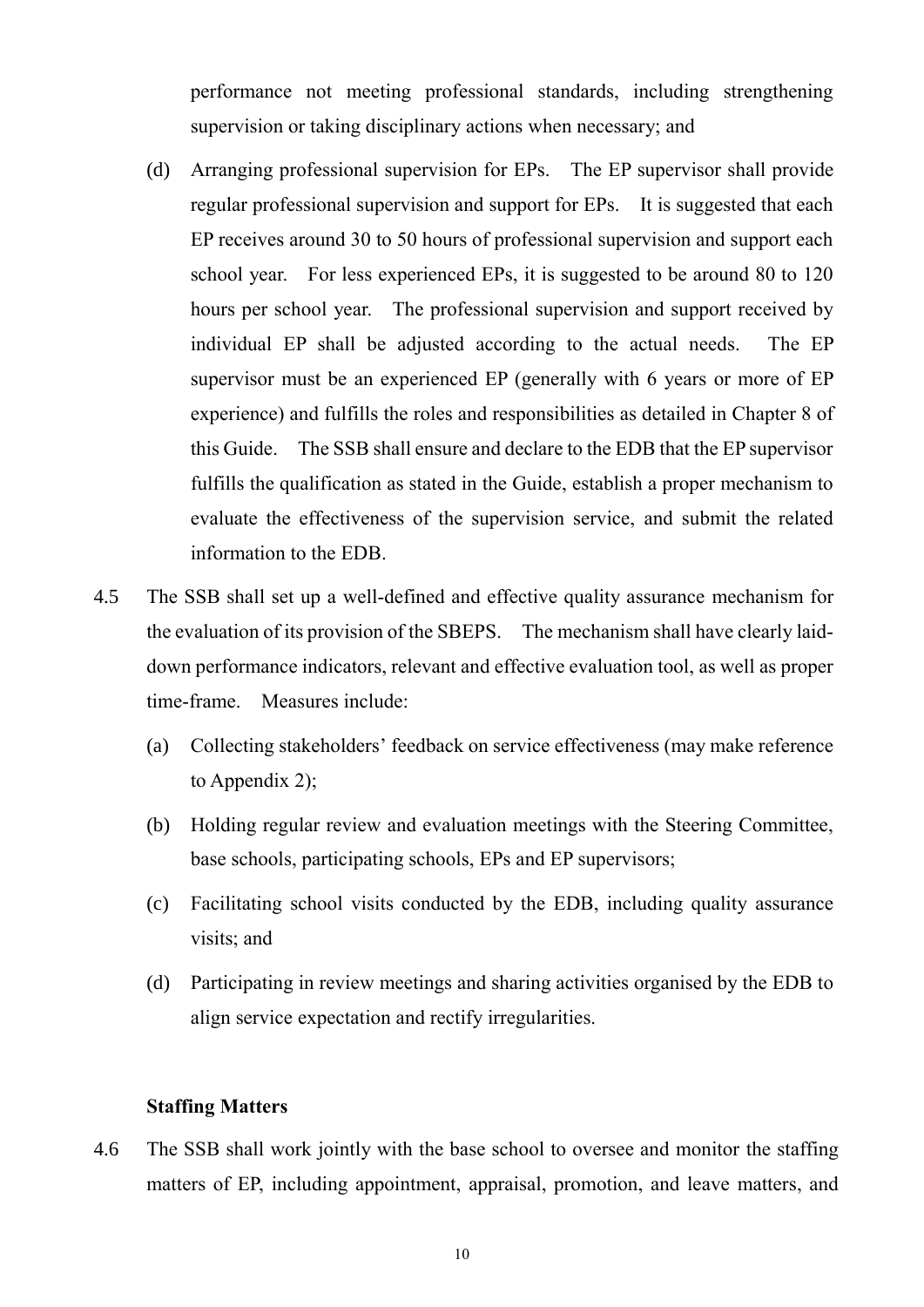comply with the relevant parts of the School Administration Guide and the Codes of Aid. The SSB may contact the School Development Officer of the Regional Education Office of the EDB of the respective base school for enquiries on the above matters.

- 4.7 When considering appointment and promotion of EP, the SSB shall coordinate with the base school and appoint a member in the selection panel.
- 4.8 As the EP is employed by the base school and has to provide service to the base school and other participating schools, the SSB shall, jointly with the base school, state this clearly in the EP employment contract and specify the performance appraisal structure.
- 4.9 The SSB shall inform the Educational Psychology Service (Hong Kong) Section of the EDB in writing of all staff changes including new appointment, promotion, temporary replacement, and termination of employment by completing Appendix 3 of this Guide.

## **Handling and Storage of Student Information, Documents, Assessment Materials and Resources**

- 4.10 The SSB shall, jointly with the base school, ensure that all test tools and protocols are properly handled by qualified EP. In case of EP leaving the service, the SSB shall work jointly with the base school to properly keep and lock up all test tools and protocols until the next EP takes up the duty.
- 4.11 The SSB shall, jointly with the base school and the EP, ensure that all documentation related to the referred cases are treated as 'restricted' documents, and that all personal data is protected in accordance with the Personal Data (Privacy) Ordinance and related measures of the EDB, as well as handle applications for copy of reports by parents/guardians/students concerned (with the exception of mentally incapacitated persons) and relevant professionals/agencies accordingly.
- 4.12 All documents shall be properly kept until the student (data subject) reaches the age of 21 or for 5 years counting from the date of referral (whichever the later date is). The SSB and the base school shall devise proper policy and mechanism regarding data destruction and disposal, and ensure that the physical destruction of documents containing personal data is undertaken with appropriate security measures to avoid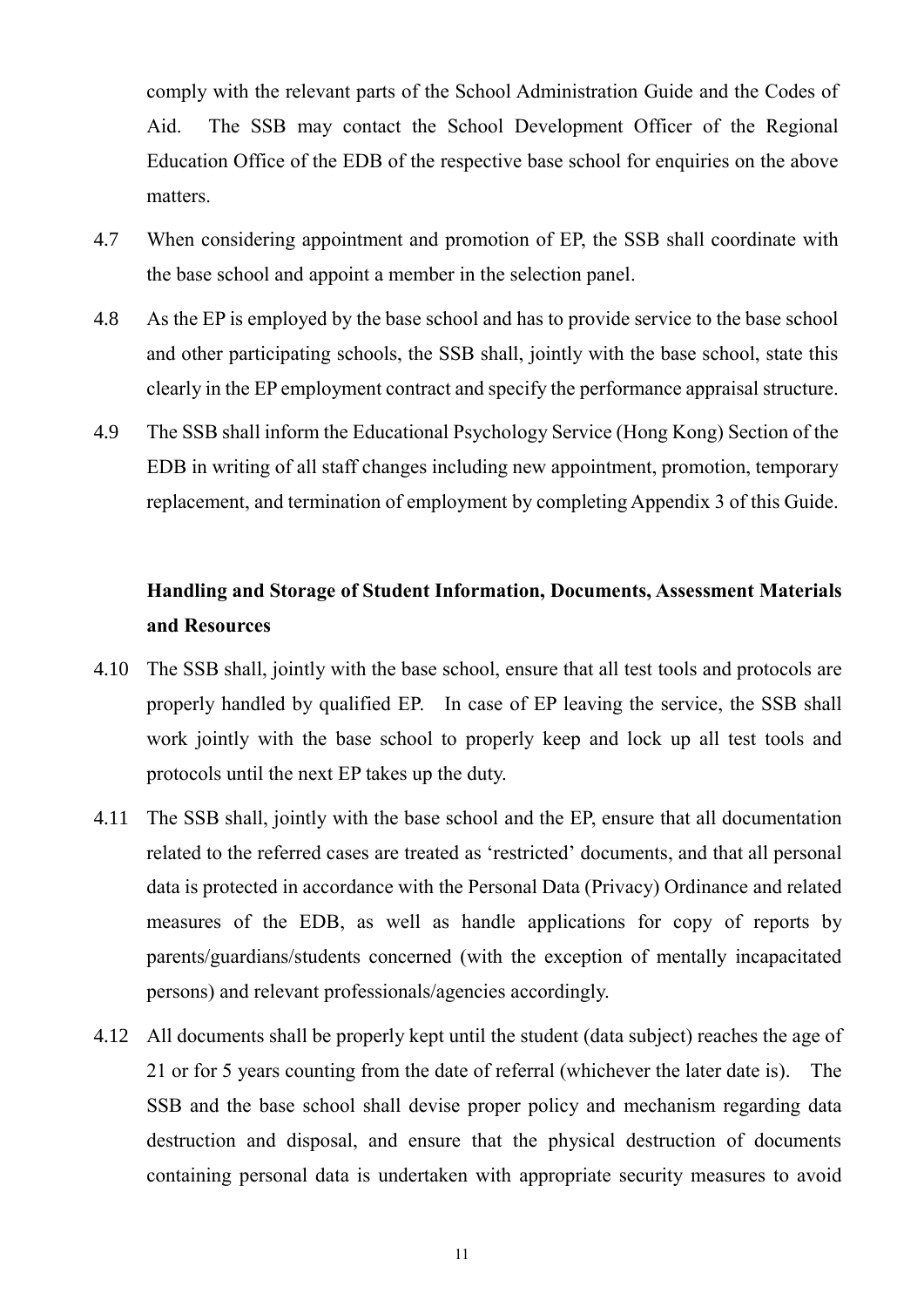unauthorized disclosure of the data.

- 4.13 The SSB shall, jointly with its base school and the EP, take appropriate information security measures by making reference to the "IT Security Guidelines" and the "Information Security Incident Handling Guidelines" of the Office of the Government Chief Information Officer, as well as the EDB's recommended practices on IT security in schools.
- 4.14 Together with the base school and the EP, the SSB shall manage and record all resources (e.g. resource package) obtained in the name of the organisation for the provision of the SBEPS. These resources should be held by the SSBs. In case of EP leaving the service, the base school shall properly keep the pertinent resources and inventory record until the next EP takes up the duty.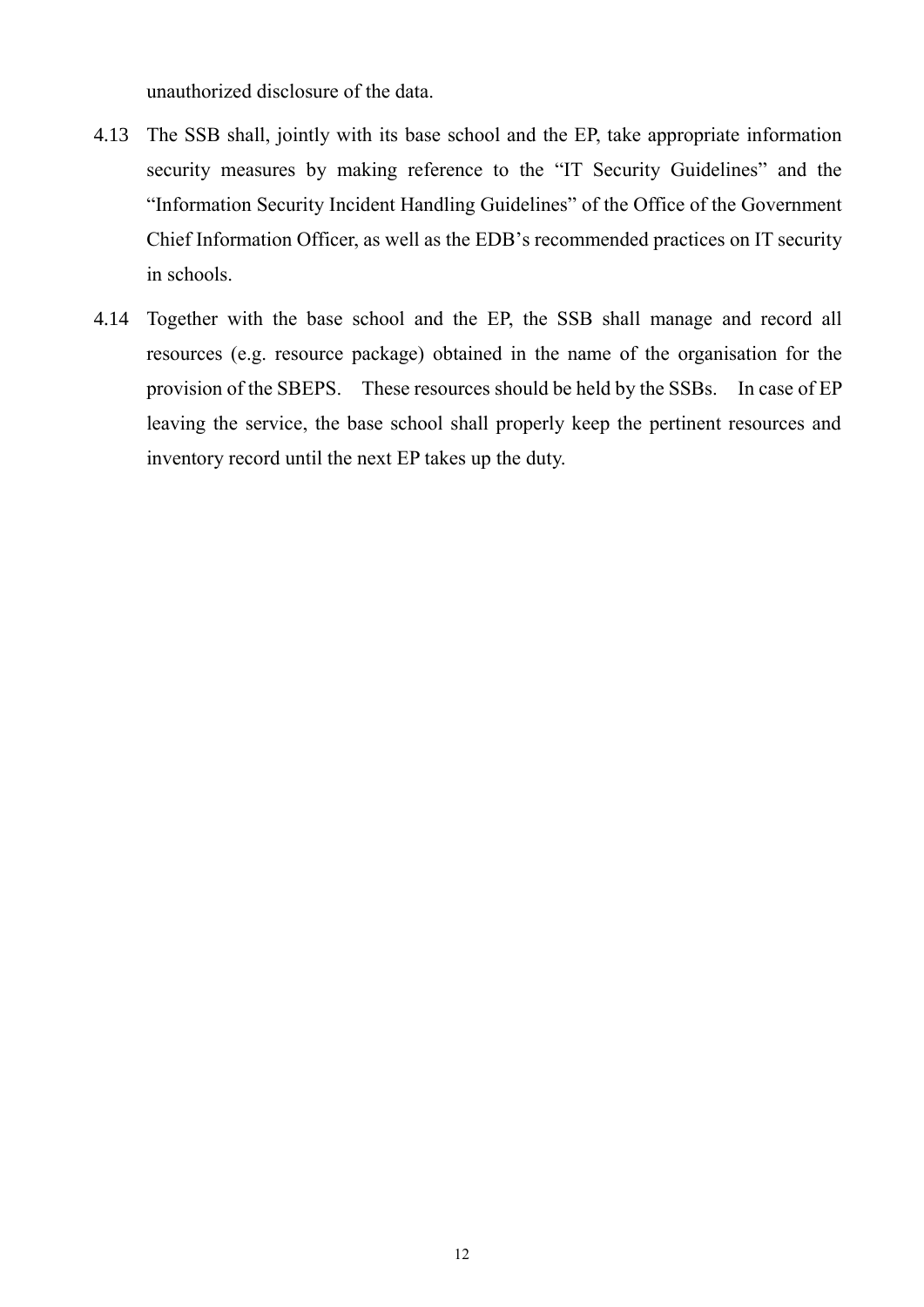## **Chapter 5 Roles and Responsibilities of the Base School (Only applicable to the SBEPS provided by SSB)**

#### **Staffing Matters**

- 5.1 Each EP post awarded to the SSB shall be employed as a non-teaching specialist staff of a base school operating under the same SSB.
- 5.2 The base school shall work jointly with the SSB to oversee and monitor the staffing matters of EP, including appointment, appraisal, promotion, and leave matters, and comply with the relevant parts of the School Administration Guide and the Codes of Aid. The base school may contact its respective School Development Officer of the Regional Education Office of the EDB for enquiries on the above matters.
- 5.3 The base school shall inform its respective Regional Education Office of the EDB of all changes related to EP employment status, including new appointment, promotion, termination of contract, no-pay leave, Mandatory Provident Fund contribution, and withholding of annual increment as early as possible. The base school shall refer to Education Bureau Circular No. 10/2015 "Payment of Salaries Grant for Teaching Staff and Non-teaching Staff in Aided Schools" for details.
- 5.4 When considering appointment and promotion of EP, the base school shall appoint a selection panel to handle the application. The selection panel shall involve the SSB and other key stakeholders, such as the EP supervisor, member of the Steering Committee and representative(s) of participating schools.
- 5.5 As the EP is employed by the base school and has to provide service to the base school and other participating schools, the base school shall, jointly with the SSB, state this clearly in the EP employment contract and specify the performance appraisal structure.

#### **Implementation and Quality Assurance**

5.6 The base school shall work together with the SSB in ensuring that the EP performs duties according to Chapter 7 of the Guide. The base school shall maintain close communication with the SSB and provide feedback and comments to the SSB on service quality. The base school shall coordinate and handle jointly with the SSB in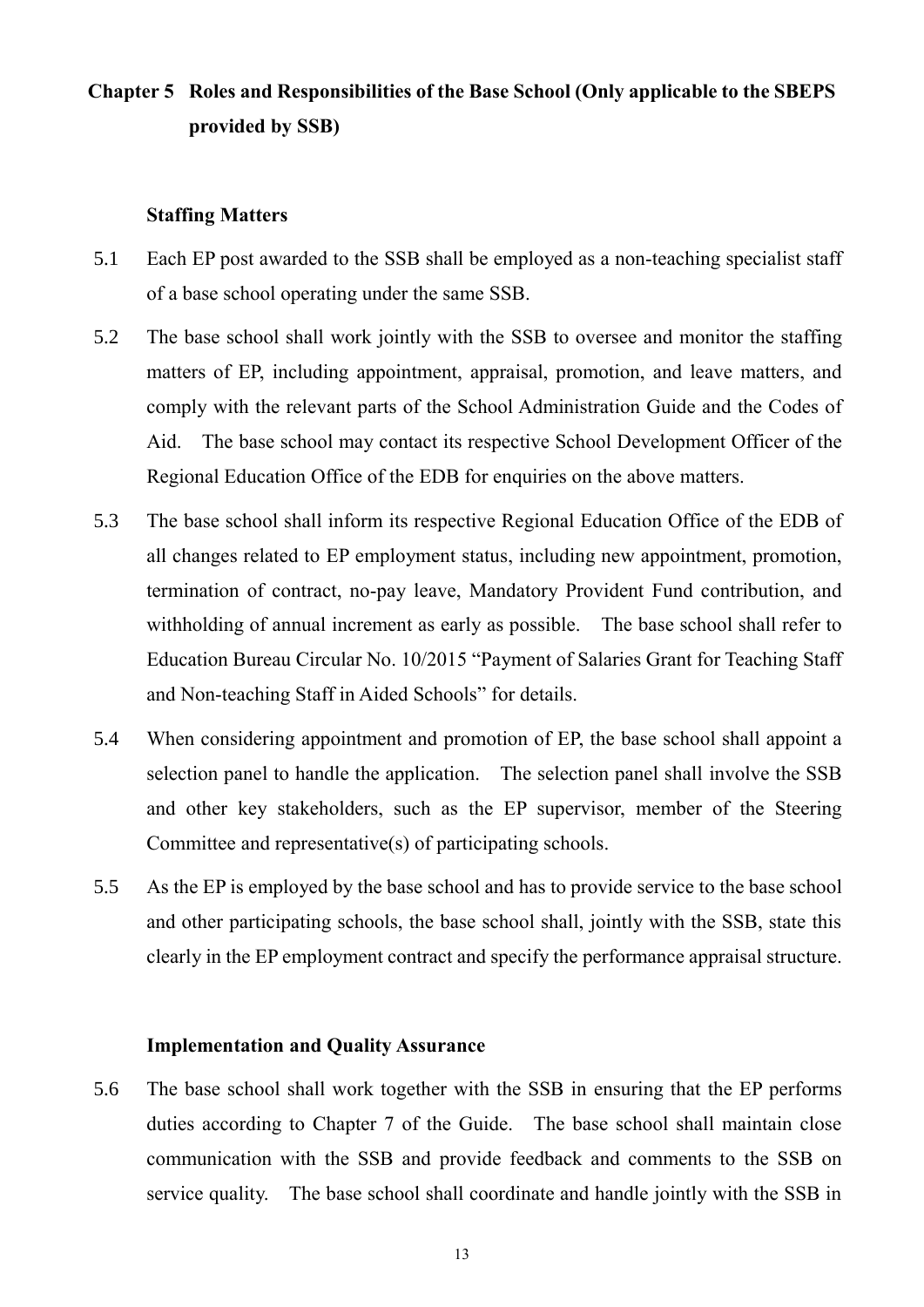case of EPs' performance not meeting professional standards.

5.7 Under special circumstances, such as when vacant EP post arises temporarily, at times of large-scale crisis in participating school necessitating immediate on-site support from EPs, the base school shall communicate with the SSB, EP, EP supervisor, and affected participating schools to discuss appropriate contingency arrangement.

## **Matters on the Use of Grants**

#### 5.8 **One-off Set Up Grant**

- (a) The EDB provides each base school with a one-off set up grant for each newly awarded EP post on a reimbursement basis. The grant is subject to adjustment in accordance with the annual movement of the Composite Consumer Price Index (CCPI). The base school shall utilise the grant within 12 months in which the first EP is appointed to the given post for the purchase of  $(i)$  furniture;  $(ii)$  test tools and protocols; (iii) reference books; (iv) educational programmes and packages; and (v) information technology equipment; and submit the original invoice and receipt to apply for reimbursement within the timeline.
- (b) The base school shall observe all the relevant rules and regulations governing accounting and financial management of the School Administration Guide as well as keep proper inventory of all purchased items.

#### 5.9 **The SBEPS Grant**

- (a) Each base school is provided with the SBEPS Grant on a recurrent basis for meeting the operating expenses of the service. The grant is subject to adjustment in accordance with the annual movement of the CCPI. The SBEPS Grant is put under the Special Domain of the Operating Expenses Block Grant or as a school-specific grant under the Expanded Operating Expenses Block Grant. The base school should refer to the relevant circular memorandum issued by the EDB each year for the revised rate of the SBEPS Grant.
- (b) The base school shall ensure that this Grant is used for SBEPS-related expenditures including: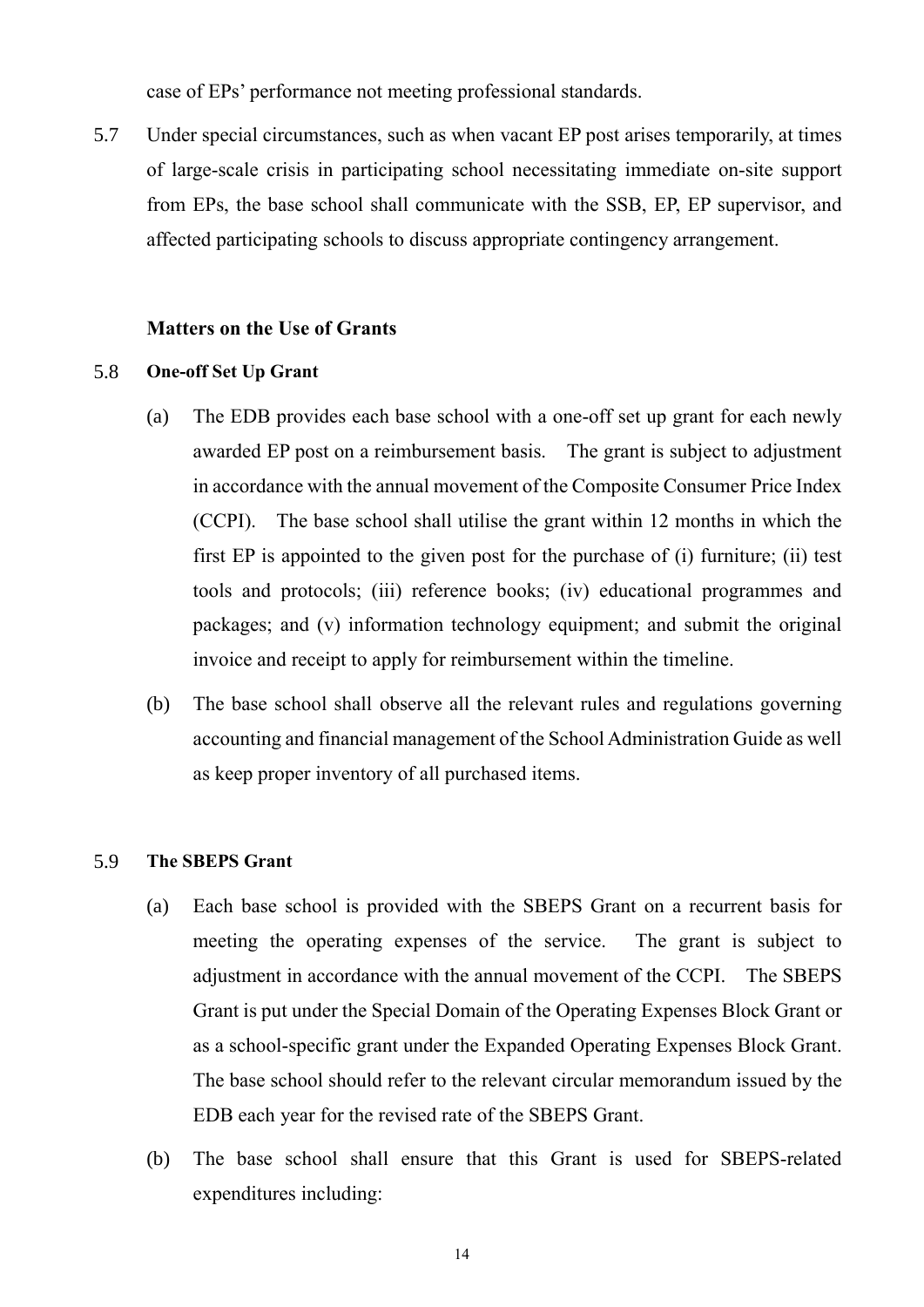$(i)$ Fees for professional supervision and support

a

)

- The EP supervisor must be an experienced EP (generally with 6 years or more of EP experience) and fulfills the roles and responsibilities as detailed in Chapter 8 of this Guide.
- The EP supervisor shall provide regular professional supervision and support for EPs. It is suggested that each EP receives around 30 to 50 hours of professional supervision and support each school year. For less experienced EPs, it is suggested to be around 80 to 120 hours per school year. The supervision and support received by individual EP shall be adjusted according to the actual needs.
- The EP supervisor shall also support and facilitate the SSB in implementing and developing the SBEPS.
- (ii) Fees for service coordination
	- Coordinating with the participating schools, such as organising meetings and sharing activities, as well as handling enquiries
	- Providing clerical support for EP such as stocktaking deliverables for submission to the EDB, filing, record management, and handling application for copy of reports
- (iii) General expenses, such as printing and stationery, consumable stores, office utilities, replenishment of furniture and equipment, etc.
- (c) For the deployment of the SBEPS Grant, the base school shall observe the general principles and rules, as well as the financial and accounting requirements as specified in the "Operating Expenses Block Grant User Guide for Aided Schools"/ "Expanded Operating Expenses Block Grant User Guide for Aided Schools which have established an Incorporated Management Committee  $(IMC)$ ".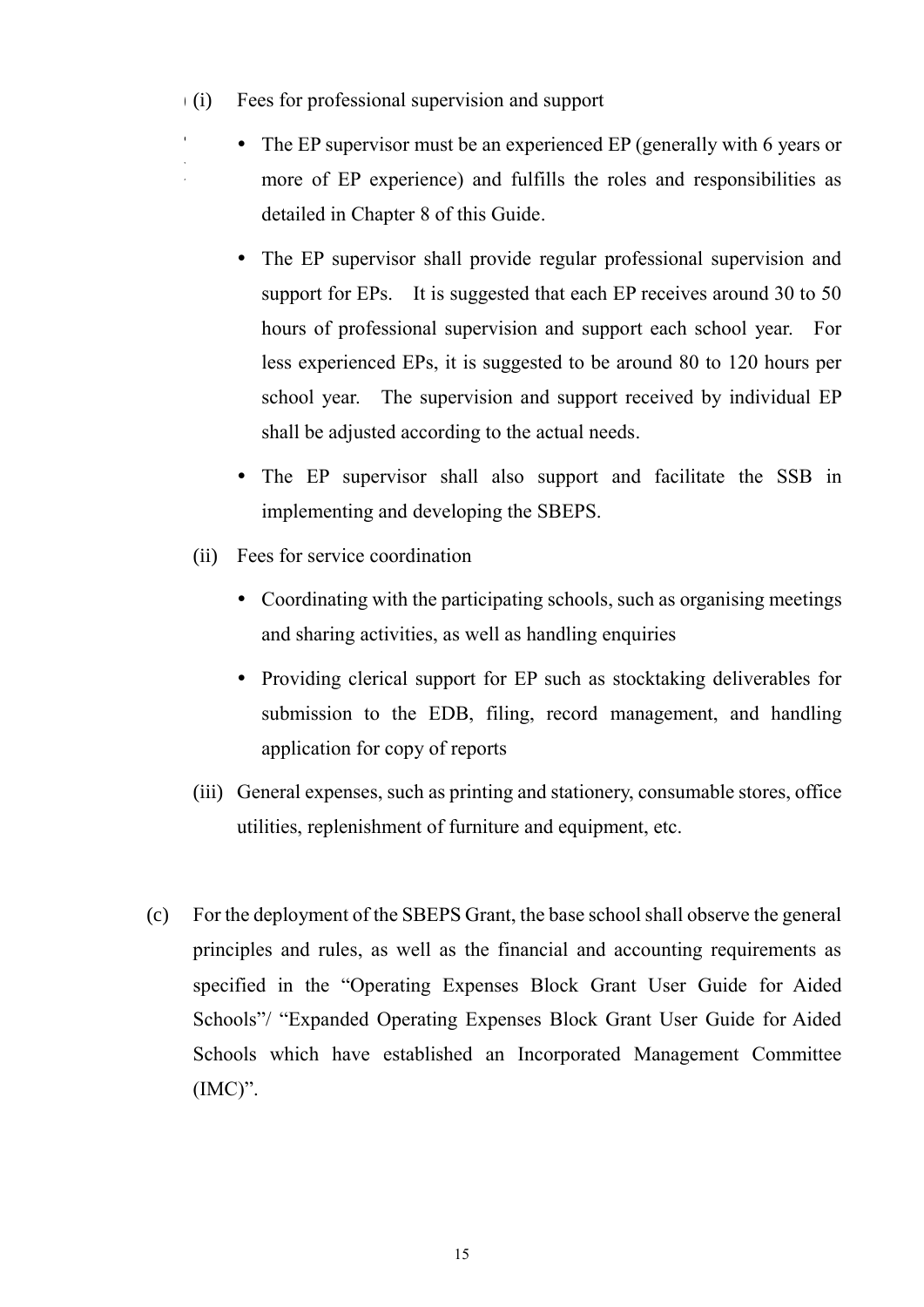## **Handling and Storage of Student Information, Documents, Assessment Materials and Resources**

- 5.10 The base school shall, jointly with the SSB, ensure that all test tools and protocols are properly handled by qualified EP. In case of the EP leaving the service, the base school shall work jointly with the SSB to properly keep and lock up all the test tools and protocols until the next EP takes up the duty.
- 5.11 The base school shall, jointly with the SSB and the EP, ensure that all documentation related to the referred cases are treated as 'restricted' documents, and that all personal data is protected in accordance with the Personal Data (Privacy) Ordinance and related measures of the EDB, as well as handle applications for copy of reports by parents/guardians/students concerned (with the exception of mentally incapacitated persons) and relevant professionals/agencies accordingly. Under normal circumstances, the base school shall not duplicate or re-distribute the reports without the consent of the SSB.
- 5.12 All documents shall be properly kept until the student (data subject) reaches the age of 21 or for 5 years counting from the date of referral (whichever the later date is). The base school and the SSB shall devise proper policy and mechanism regarding data destruction and disposal, and ensure that the physical destruction of documents containing personal data is undertaken with appropriate security measures to avoid unauthorized disclosure of the data.
- 5.13 The base school shall, jointly with the SSB and the EP, take appropriate information security measures by making reference to the "IT Security Guidelines" and the "Information Security Incident Handling Guidelines" of the Office of the Government Chief Information Officer, as well as the EDB's recommended practices on IT security in schools.
- 5.14 Together with the SSB and the EP, the base school shall manage and record all resources (e.g. resource package) obtained in the name of the organisation for the provision of the SBEPS. These resources should be held by the SSB. In case of EP leaving the service, the base school shall properly keep the pertinent resources and inventory record until the next EP takes up the duty.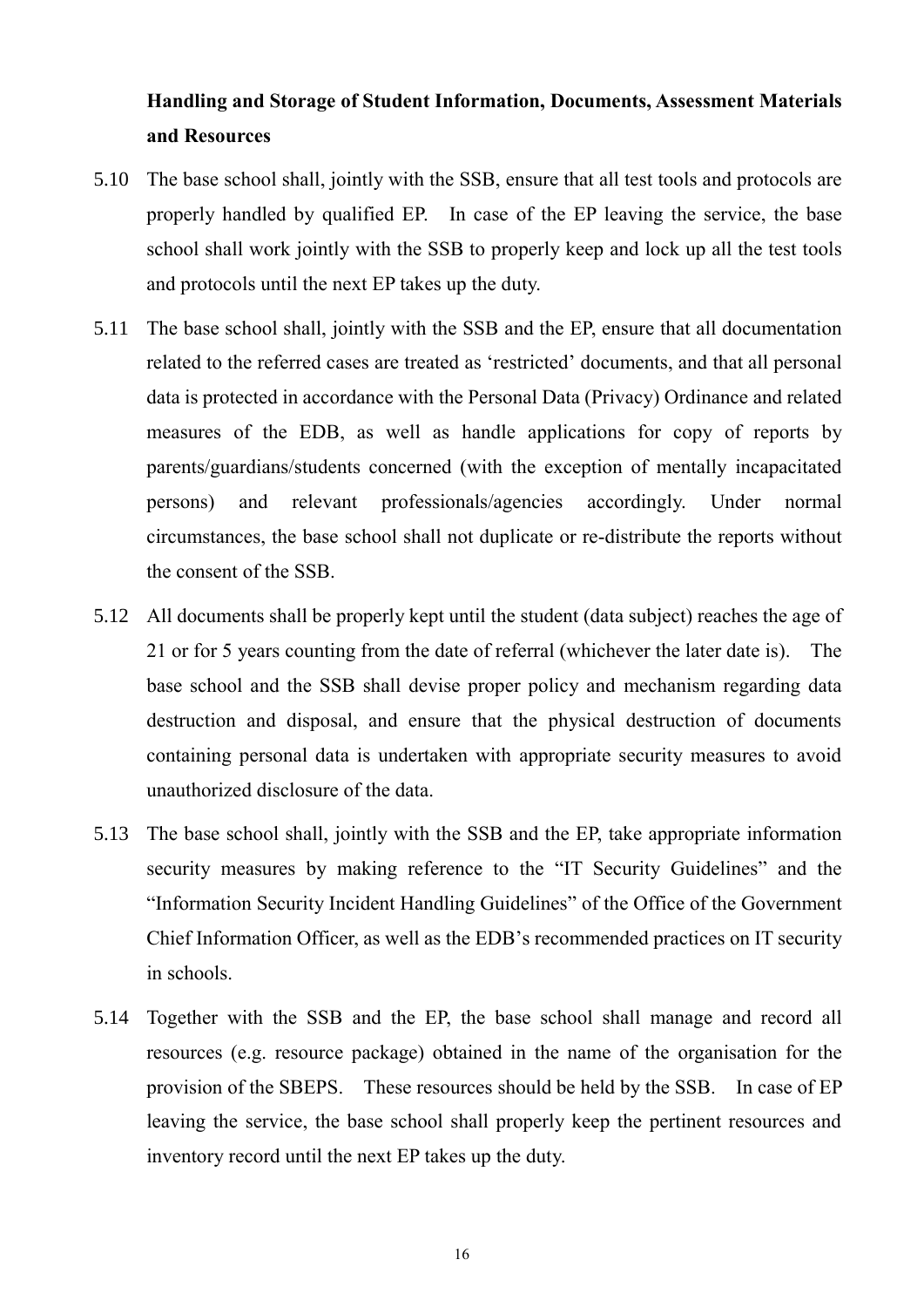#### **Chapter 6 Roles and Responsibilities of the Participating School**

- 6.1 The participating school shall be committed to developing its capacity to cater for students' diverse educational needs with reference to the objectives, service scope and nature of the SBEPS as stated in Chapters 2 and 3 of this Guide. Participating school receiving the Enhanced SBEPS shall make more effective use of the resources and actively collaborate with the EP towards strengthening of preventive and developmental work, as well as provision of regular follow-up and intervention services to its students.
- 6.2 The participating school shall arrange relevant school personnel (including the school head/deputy head, the Special Educational Needs Coordinator (SENCO) etc.) to collaborate with the EP actively and effectively in planning and reviewing the SBEPS according to the development needs of the school. Cross-year development foci may also be set during service planning, which helps foster the continuity of the SBEPS.
- 6.3 The participating school shall ensure that the SBEPS covers different levels of support. The EP shall allocate his/her professional time spent on each school with reference to the following suggested proportion: school system level (10%), teacher support level (40%) and student support level (50%). The proportion can be adjusted as appropriate to the needs of individual schools.
- 6.4 To ensure the SBEPS can effectively cover different levels of work, the participating school is responsible for the following work:
	- (a) At the school system level, the participating school shall regularly discuss and review with the EP its policies and measures as necessary (such as whole-school policies, mechanism of early identification and intervention, accommodation arrangements, crisis management mechanism, etc.) in catering for students' diverse educational needs.
	- (b) At the teacher support level, the participating school shall work with the EP in continual strengthening of teachers' capacity to cater for the diverse educational needs of students, such as by arranging the EP to conduct professional staff development activities for teachers on relevant topics, consulting the EP on the design and implementation of IEP, etc.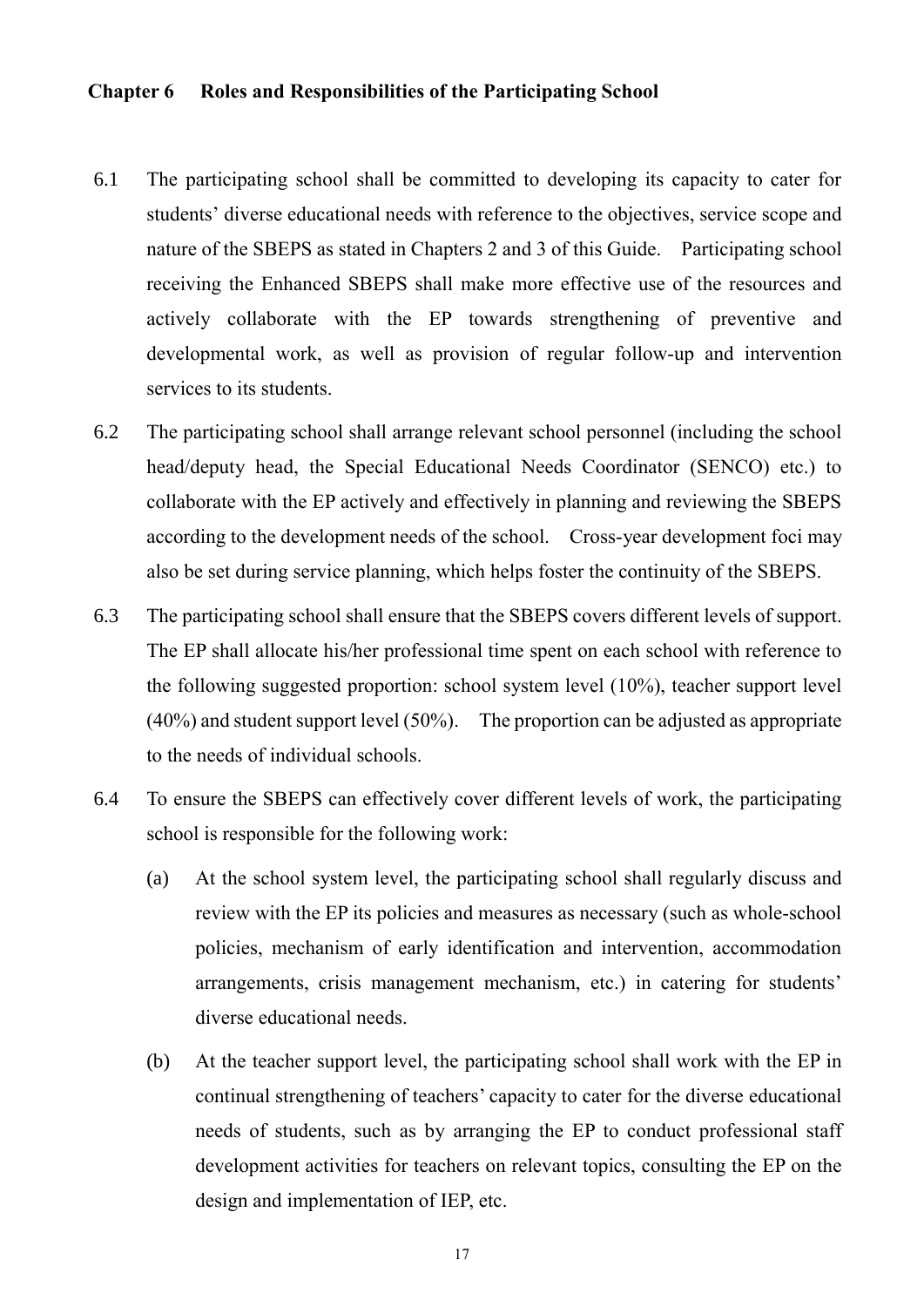- (c) At the student support level, the participating school shall collaborate with the EP to make every effort in providing necessary support to students and parents:
	- To discuss with and consult the EP before making referral for psychoeducational assessment and/or intervention services.
	- To conduct meeting with the EP as soon as possible (within 3 to 4 months) after the EP completes assessment for the student, with participation from different stakeholders (including relevant subject/class teachers, parents, etc.) to jointly discuss and devise the support plan for the student. The participating school shall also provide a copy of the meeting notes for the EP's documentation.
	- When the EP conducts student group or parent training activity, the participating school shall arrange school personnel to collaborate with the EP on the planning and conduct of the training, as well as on discussion of followup work, to ensure knowledge and skills are exchanged, and to sustain the effect of the training.
- 6.5 The participating school shall designate a staff member, preferably the SENCO or the Special Educational Needs Support Teacher, to coordinate the EP's work at school. The designated personnel shall reserve time to meet with the EP during each school visit for discussion of student progress as well as planning and arrangement of work. Regarding the arrangement of daily work schedule, it is recommended to reserve time for the EP to make record of the main points regarding meeting with students or parents for the day, or to perform other preparation work.
- 6.6 The participating school shall provide a suitable room for the EP to conduct assessment and a cabinet with lock during the EP's school visits.
- 6.7 The participating school shall, jointly with the SSB/EDB and the EP, handle the applications for copy of reports by parents/guardians/students concerned (with the exception of mentally incapacitated persons) and the relevant professionals/agencies in accordance with the Personal Data (Privacy) Ordinance and related measures of the EDB. Under normal circumstances, the participating school shall not duplicate or redistribute the reports without the consent of the SSB/EDB.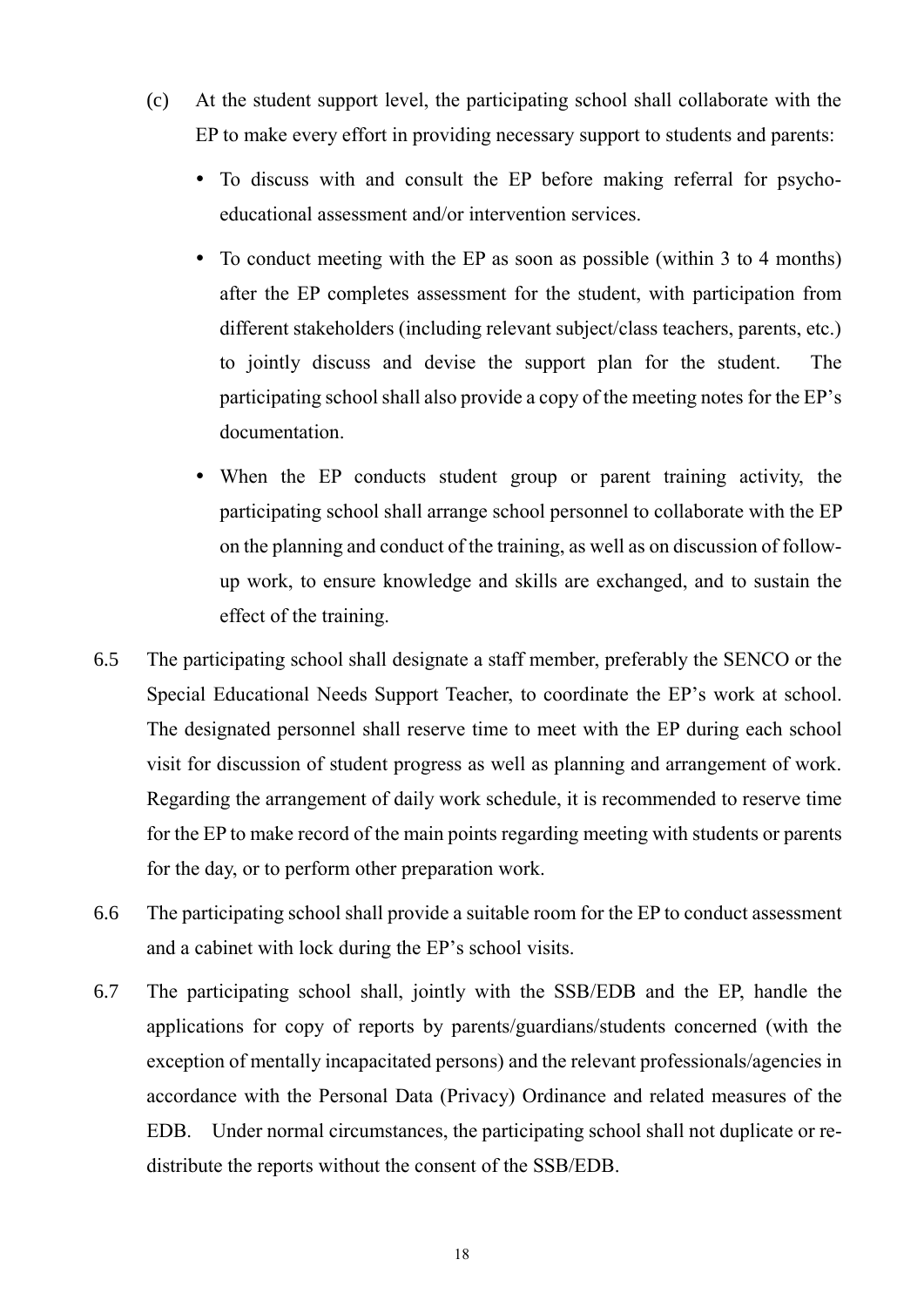- 6.8 The participating school shall take all practicable steps to ensure that the students' personal data shall not be kept longer than is necessary for the fulfillment of the purpose (including any directly related purpose) for which the data are or are to be used in accordance with the Personal data (Privacy) Ordinance and related measure of the EDB. The participating school shall devise relevant policy and measure to destruct students' assessment report within a reasonable period properly and securely.
- 6.9 The participating school shall keep a log of the EP visits and make it available to the EDB when required.
- 6.10 In special circumstances, such as when vacant EP post arises temporarily, the SSB shall deploy its other EPs to provide regular service for the affected schools. Under such conditions, the arrangement shall base on the principle of not less than 14 working days for each school. Should there be EP taking leave for a continuous period of 30 or more days (such as maternity leave or sick leave) but temporary replacement cannot be arranged by the SSB, the SSB should also deploy its other EPs to provide some limited support and urgent services for the affected schools during such period, based on the principle that the number of visit days shall not be less than half of that originally scheduled for the period. When similar circumstances arise in the EDB, the EDB will discuss the adjusted arrangement with schools under its support based on the same principles. When necessary, EPs may adjust the number of visit days of their named schools so that capacity can be released to support additional schools on a temporary basis. The participating school shall facilitate the above arrangements when they become necessary.
- 6.11 In case of cancellation of school visits due to reasons such as urgent need for the EP to support crisis management in another school<sup>2</sup>, sick leave or school suspension, it is not always possible for the EP to reschedule a make-up school visit. The participating school may need to adjust work arrangements with the EP in these instances. Schools may liaise with the SSB/EDB when necessary.
- 6.12 The participating school shall maintain close communication with the SSB/EDB and provide timely feedback and comments on the service quality and EP performance

1

<sup>&</sup>lt;sup>2</sup> For the definition of school crisis, impact assessment and crisis intervention and support, please refer to the "School" Crisis Management Intervention and Psychological Support in the Aftermath of Crises Handbook".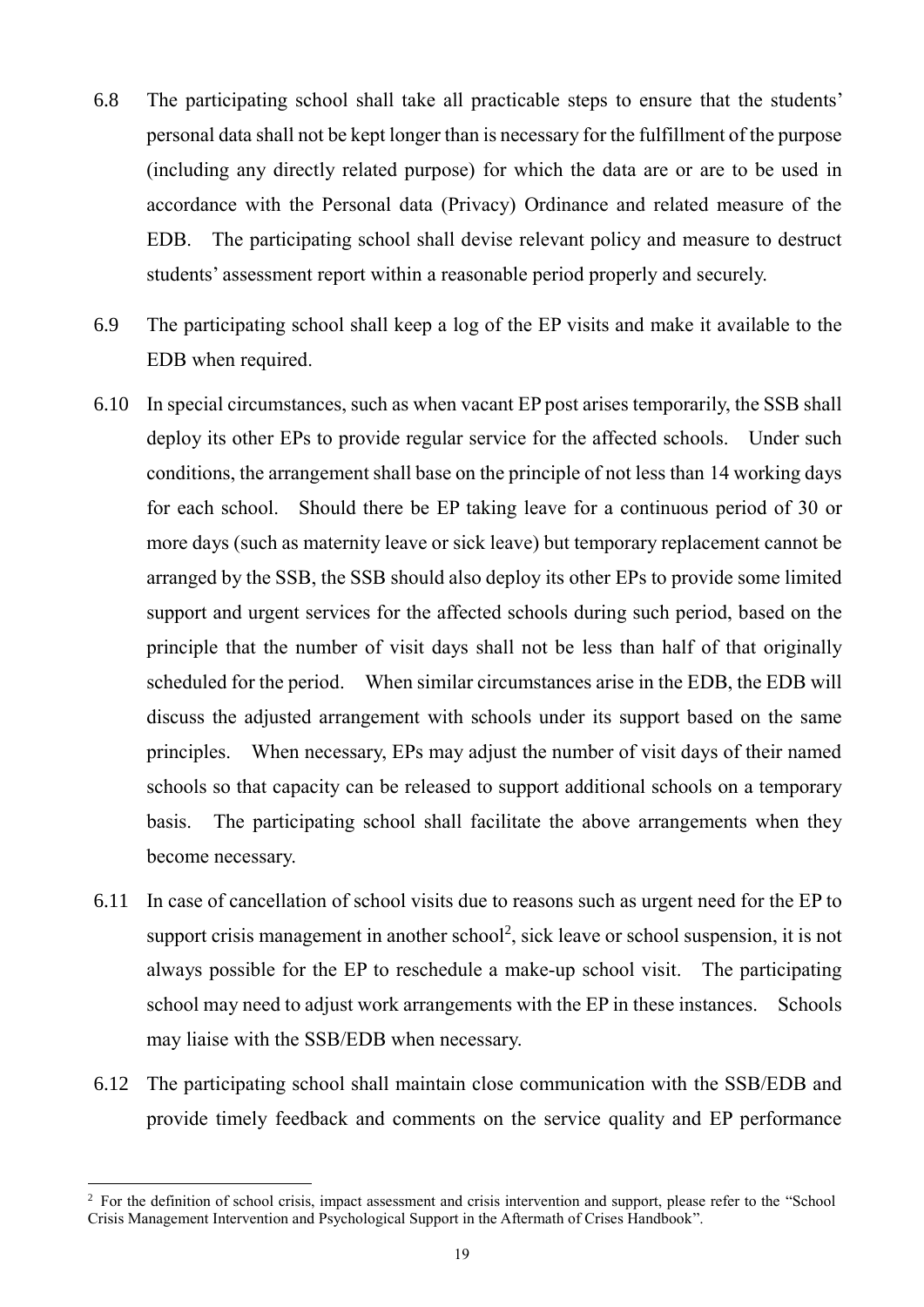whenever required.

- 6.13 For school visits conducted by the EDB, including quality assurance visits, the school head shall attend with related personnel (including deputy head, SENCO/members of the Student Support Team, etc.) to jointly review the implementation of the service with officers of the EDB. Schools shall also facilitate the enhancement of service effectiveness according to the suggestions made by officers of the EDB.
- 6.14 The participating schools shall complete and submit to the EDB the "SBEPS Effectiveness Evaluation Questionnaire" at the end of the school year.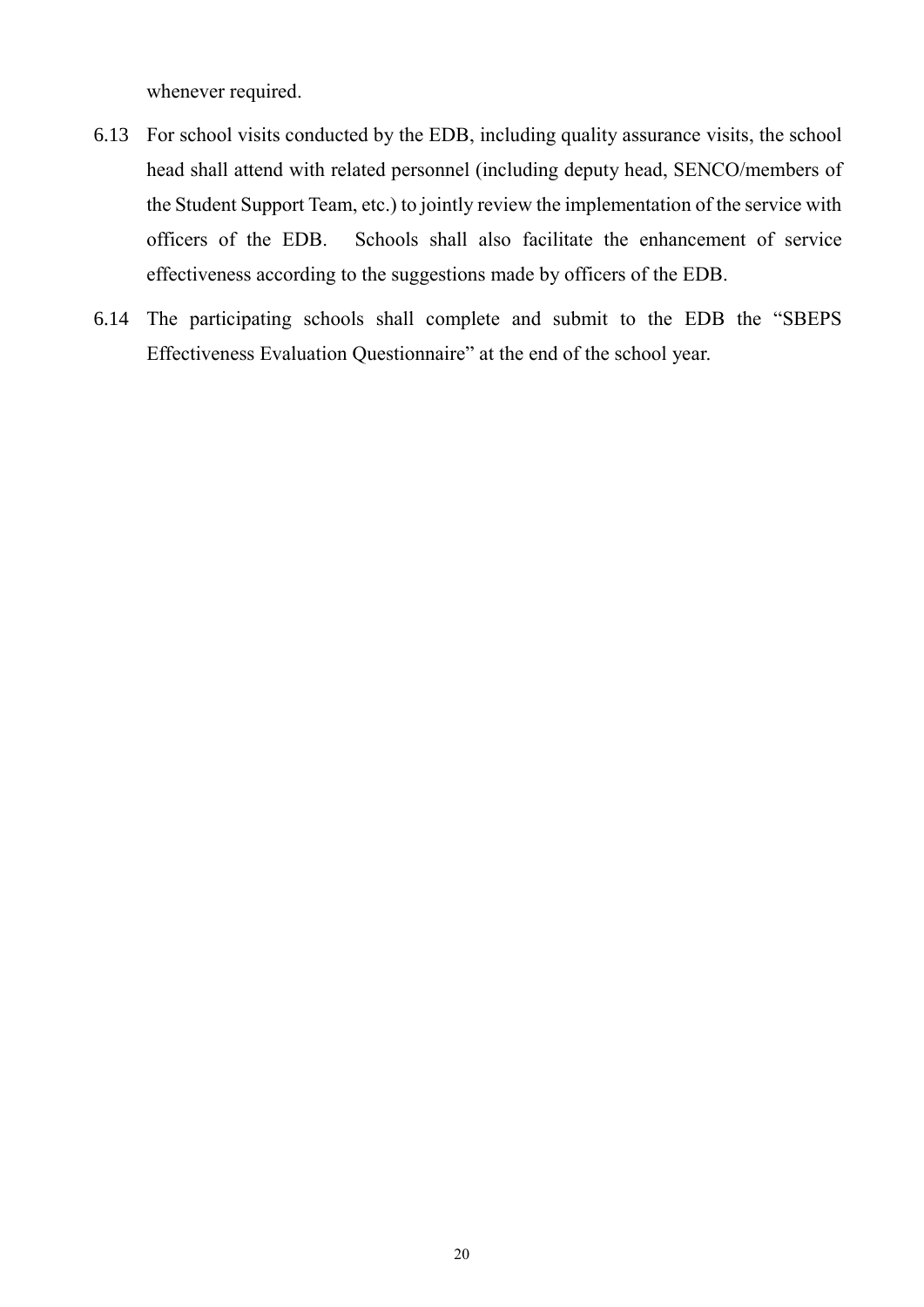## **Chapter 7 Roles and Responsibilities of the Educational Psychologist**

7.1 The EP is required to deliver the SBEPS at the school system, teacher support, and student support levels in accordance with the Guide. EPs providing the Enhanced SBEPS shall collaborate with the school more actively, towards strengthening schools' preventive and developmental work, as well as to providing regular follow-up and intervention services to the students.

#### **Service Planning and Needs Assessment**

- 7.2 As each school differs in terms of its needs and stage of development in catering for student diversity, the EP shall meet with the school head and school personnel concerned (including deputy head, SENCO etc.) of each school to conduct needs assessment and plan the service prior to the launching of the SBEPS for each school year.
- 7.3 After the meeting(s), the EP and the school personnel concerned shall jointly work out the annual work plan and visit schedule for each school.
- 7.4 The EP shall ensure that the SBEPS delivered to each school is of a comprehensive nature, appropriately encompassing developmental, preventive and remedial work. The EP shall allocate his/her professional time spent on each school with reference to the following suggested proportion: school system level (10%), teacher support level (40%) and student support level (50%). The EP shall make appropriate adjustment of the proportion based on the needs of individual schools.
- 7.5 The EP shall align the SBEPS with the government policies and practices in promoting student and school development.

### **Duties**

1

7.6 The EP shall make every effort to pay regular visits to each school according to the agreed visit schedule. Each full-time EP shall normally pay visits to schools for not less than 140 working days per school year<sup>3</sup>.

<sup>&</sup>lt;sup>3</sup> Non-full time EPs will adjust the number of school visit days per school year in proportion to the fraction of post they are employed. As EPs of the EDB have other work responsibilities, the number of school visit days they pay per school year will also be different.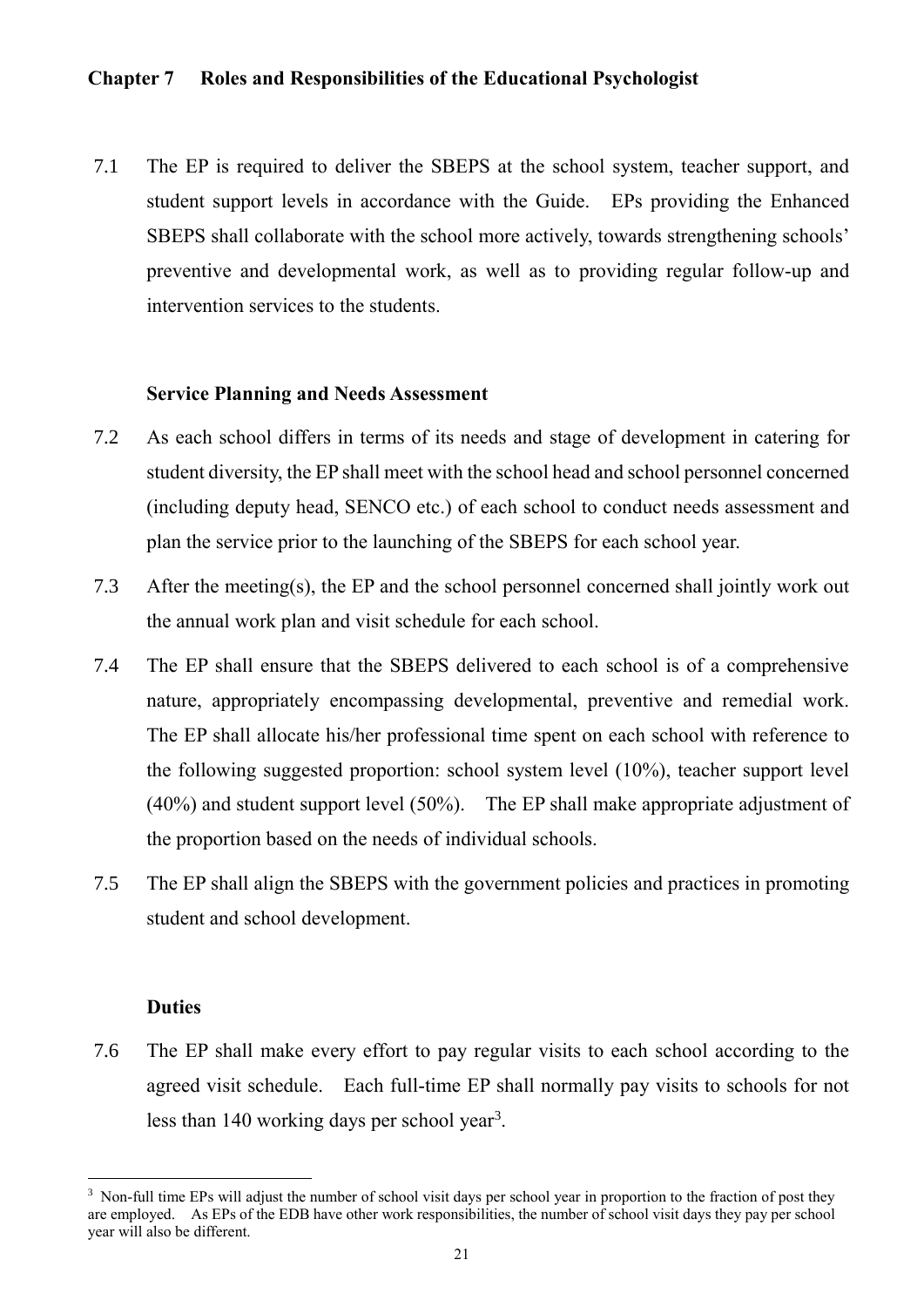- 7.7 The EP shall submit service documents to the EDB according to "Annual Schedule of Major Tasks for Educational Psychologist" as in Appendix 1 of the Guide. The EP shall also co-work with the school on the implementation of the SBEPS based on the "Reference Indicators for Review of the SBEPS Effectiveness" in Appendix 2 of the Guide.
- 7.8 The EP shall reserve 5 to 6 working days on average per month as non-school visit days for writing reports, preparing for service-related work, participating in meetings, receiving supervision, attending sharing and networking activities organised by the EDB, and continuing professional development.
- 7.9 When a school has a crisis event<sup>4</sup>, the EP should treat it with priority by visiting the school as soon as possible to render crisis intervention and support service. When necessary, the EP shall follow the deployment of the SSB/EDB to provide crisis support services to other schools.
- 7.10 The EP shall observe the Code of Professional Conduct of the Hong Kong Psychological Society and all ordinances and regulations relevant to the service, including but not limited to the Disability Discrimination Ordinance and the Personal Data (Privacy) Ordinance.

## **Assessment Protocol**

- 7.11 The EP shall make every effort to observe the following performance pledge<sup>5</sup>:
	- (a) Prior to handling referrals from school, the EP shall obtain written referral from school together with "Consent Form for Receiving School-based Educational Psychology Service"
	- (b) ( For urgent referrals, the EP shall handle the cases either on spot during the school visits or not exceeding two weeks from the receipt of the referral; EP shall also seek his/her EP supervisor's advice and support on complicated cases if necessary (e.g. those with severe emotional or behavioral problems)

<sup>&</sup>lt;u>.</u> <sup>4</sup> For the definition of school crisis, impact assessment and crisis intervention and support, please refer to the "School Crisis Management Intervention and Psychological Support in the Aftermath of Crises Handbook".

<sup>&</sup>lt;sup>5</sup> The time EP needed for completion of assessment and various documentation will depend on the amount of other work and number of cases the EP needs to handle in the corresponding period of time. The EP will also prioritize his/her work based on needs, therefore the service provided by the EP may be adjusted in individual circumstances.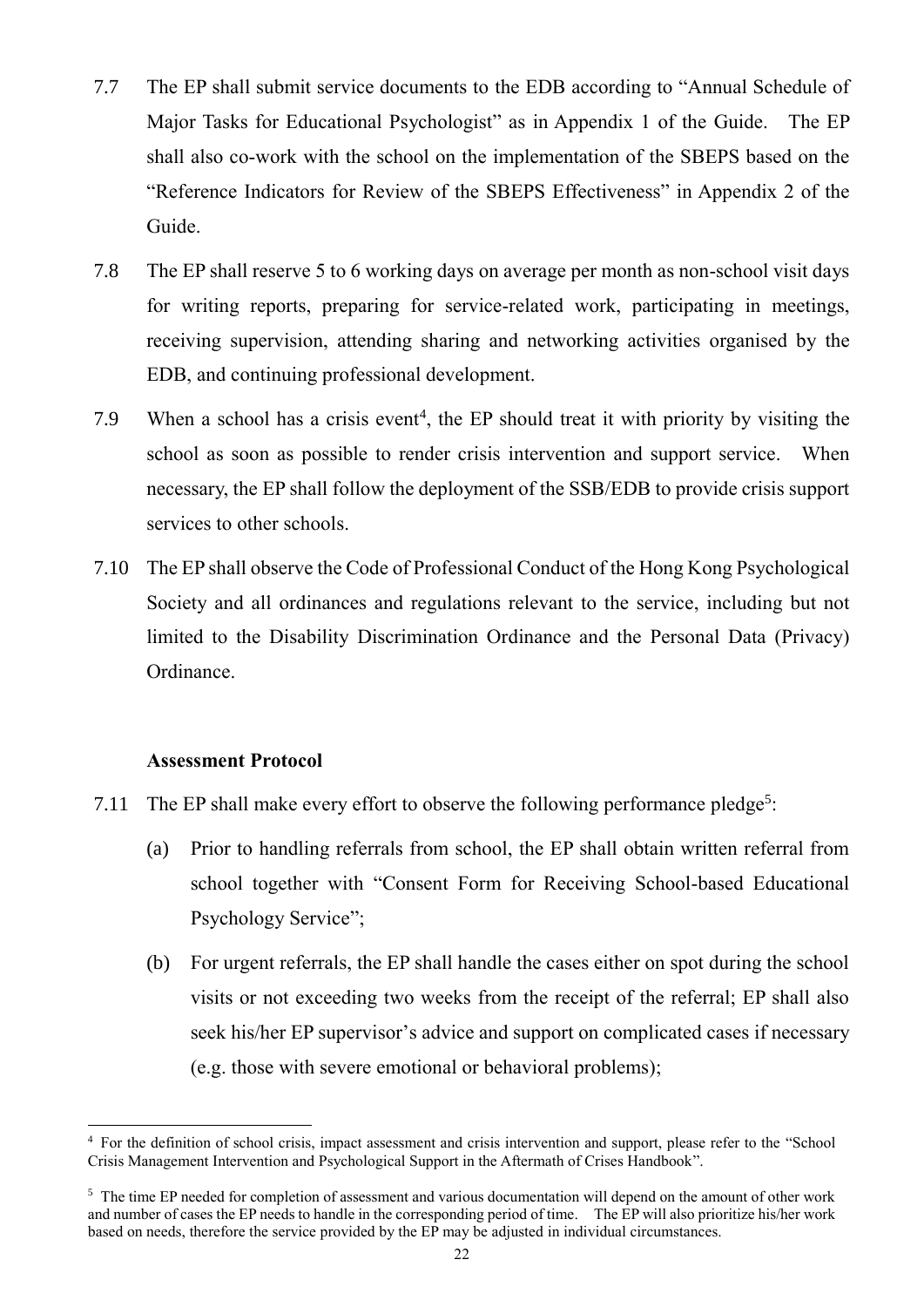- $(c)$ the school as soon as possible; Upon receipt of the referrals, the EP shall arrange assessment for the student with
- $(d)$ assessment meeting held by the school, explain to parents and school personnel For every student given individual assessment, the EP shall participate in the postthe assessment results, and jointly discuss the support measures for the student
- $(e)$ an Assessment Summary containing key information such as intellectual For every case given psychometric assessment, the EP shall provide parents with functioning, learning difficulties and recommendations for support<sup>6</sup>;
- $(f)$ Educational Psychologist's report (see Appendix 4 for recommended items for For every student referred for assessment, the EP shall send a copy of the assessment report) with a cover letter to the school concerned for documentation and follow-up<sup>7</sup>; and
- $(g)$ progress report or follow up report. For cases requiring further observation and assessment, the EP shall write up a

## **Handling and Storage of Student Information, Documents, Assessment Materials and Resources**

7.12 The EP shall keep proper documentation of all referrals. Such documentation shall include the written referral from school, "Consent Form for Receiving School-based Educational Psychology Service", Educational Psychologist's report (original with signature)/the relevant Annex to the "Applications for Special Examination Arrangements from Candidates with special needs Application Guide" issued by the EP to the Hong Kong Examinations and Assessment Authority/ summary of the recommendations on special examination arrangements, Assessment Summary (if applicable), reply letter, consultation record, test protocol as well as other documents containing students' personal information.

7.13 The EP shall ensure that the documentation of referrals is treated as 'restricted'

<sup>&</sup>lt;u>.</u> <sup>6</sup> The Assessment Summary will normally be issued within three months after the completion of the assessment.

<sup>7</sup> The Educational Psychologist's report will normally be issued within six months after the post-assessment meeting. For cases applying for special arrangements in the Hong Kong Diploma of Secondary Education Examination, EPs shall issue one of the following: assessment report, the relevant Annex to the "Applications for Special Examination Arrangements from Candidates with special needs Application Guide" of the Hong Kong Examinations and Assessment Authority, or a Summary on SEA recommendations.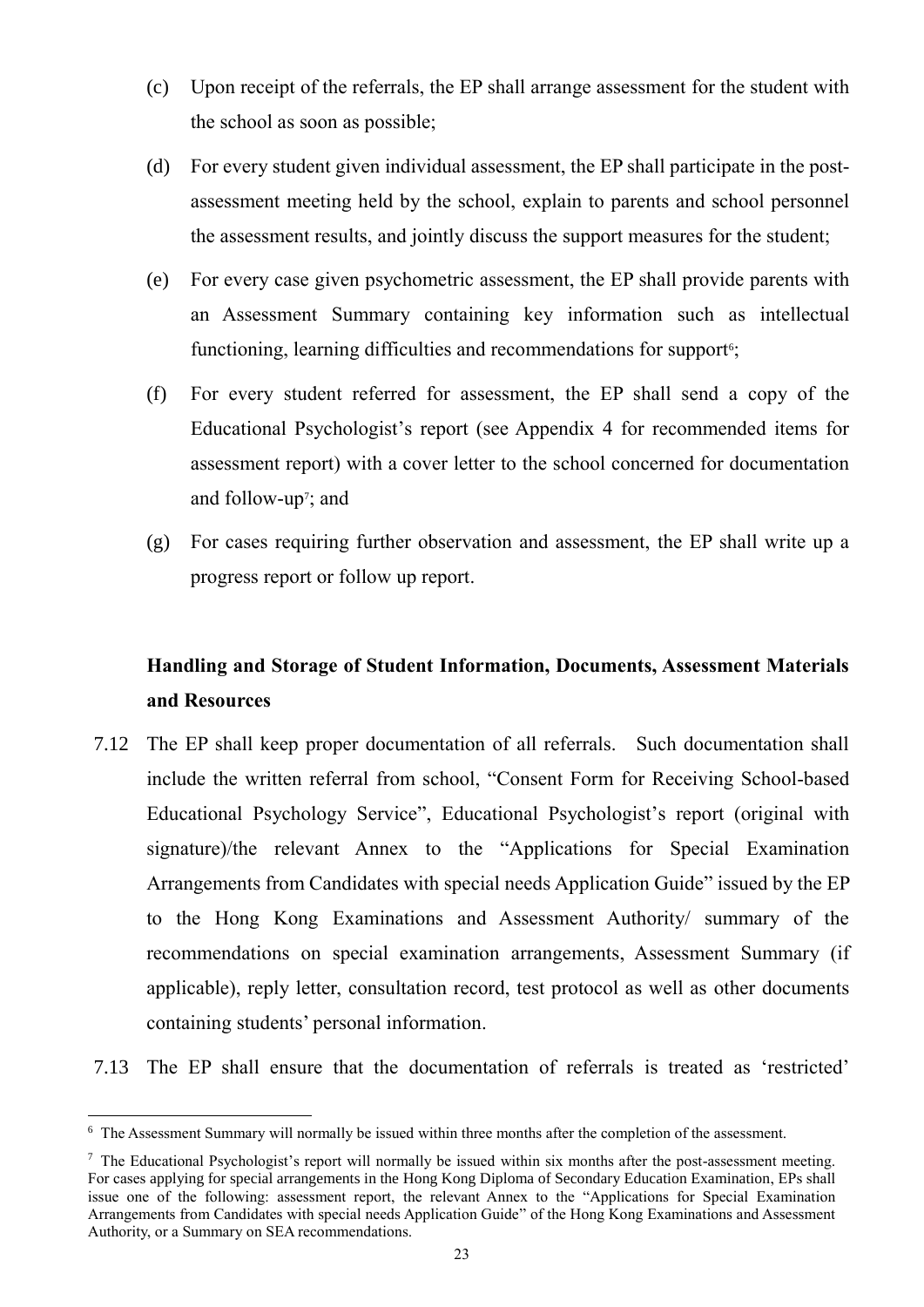documents, and that all personal data is protected in accordance with the Personal Data (Privacy) Ordinance and related measures of the EDB, as well as handle applications for copy of reports by parents/guardians/students concerned (with the exception of mentally incapacitated persons) and relevant professionals/agencies accordingly. All documents shall be kept until the student (data subject) reaches the age of 21 or for 5 years counting from the date of referral (whichever the later date is).

- 7.14 The EP shall observe the Code of Professional Conduct of the Hong Kong Psychological Society. For handling of test materials, protocols and professional reports, the EP shall make reference to the pertinent guidelines of the Code of Professional Conduct.
- 7.15 The EP shall take appropriate information security measures by making reference to the "IT Security Guidelines" and the "Information Security Incident Handling Guidelines" from the Office of the Government Chief Information Officer, as well as the EDB's recommended practices in IT security in schools. EP should report to the SSB/senior management immediately when there is a loss of student personal information.
- 7.16 The EP of the SSB shall properly keep resources (e.g. resource package) obtained in the name of the SSB for the provision of the SBEPS, and to return such resources to the SSB in good condition upon leaving the service.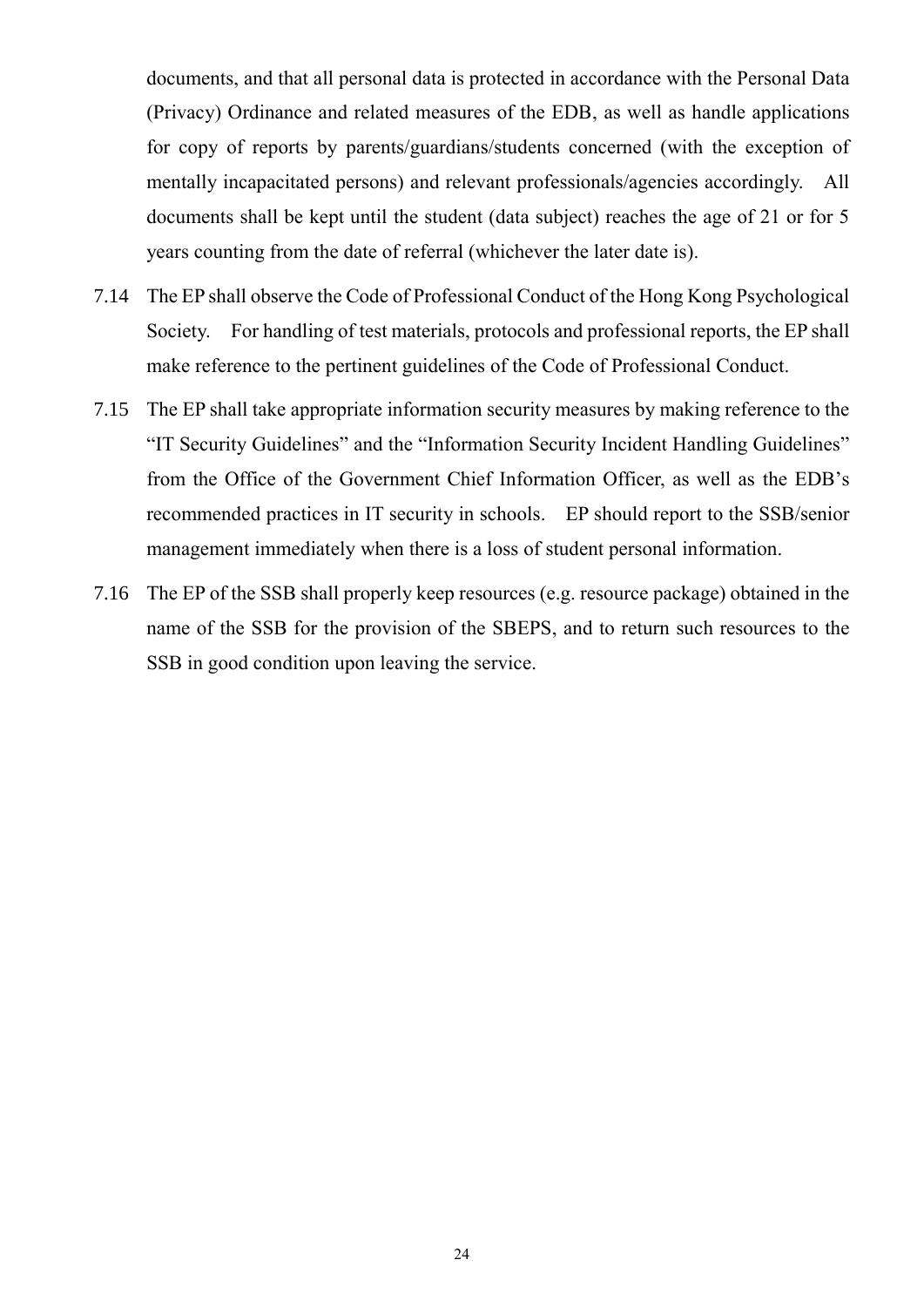## **Chapter 8 Roles and Responsibilities of the EP Supervisor (Only applicable to the SBEPS provided by SSB)**

- 8.1 The EP supervisor shall assist and facilitate the development of the SBEPS under the SSB concerned in accordance with the government policies, as well as provide professional supervision to EPs.
- 8.2 The EP supervisor shall assist the SSB in coordinating the SBEPS and in reviewing the service quality, provide professional views for SSB's reference on the employment, appraisal and promotion of EPs, as well as the deployment of EPs in case of school crisis or service interruptions.
- 8.3 The EP supervisor shall provide regular professional supervision and support for EPs. It is suggested that each EP receives around 30 to 50 hours of professional supervision and support each school year. For less experienced EPs, it is suggested to be around 80 to 120 hours per school year. The supervision and support received by individual EP shall be adjusted according to the actual needs. The scope of EP supervision can cover the following areas:
	- (a) Provide consultation on school system level, e.g. educational policies and measures, student support system and policies, crisis management, etc.
	- (b) Provide consultation on teacher support level, e.g. learning and teaching, planning and implementation of IEPs, teacher training and action research
	- (c) Provide consultation on case work, e.g. assessment and intervention skills, report writing, consultation skills, and provide more intensive support on handling complicated cases;
	- (d) Scrutinize documents related to the SBEPS, such as Annual Work Plan, Annual Progress Report, assessment reports etc.
	- (e) Provide consultation on professional issue and development, e.g. development of professional skills for individual EPs, establishment of collaborative relationships with stakeholders, ethical issues, latest development and research in education and psychology; and
	- (f) Provide special coaching to EPs in need.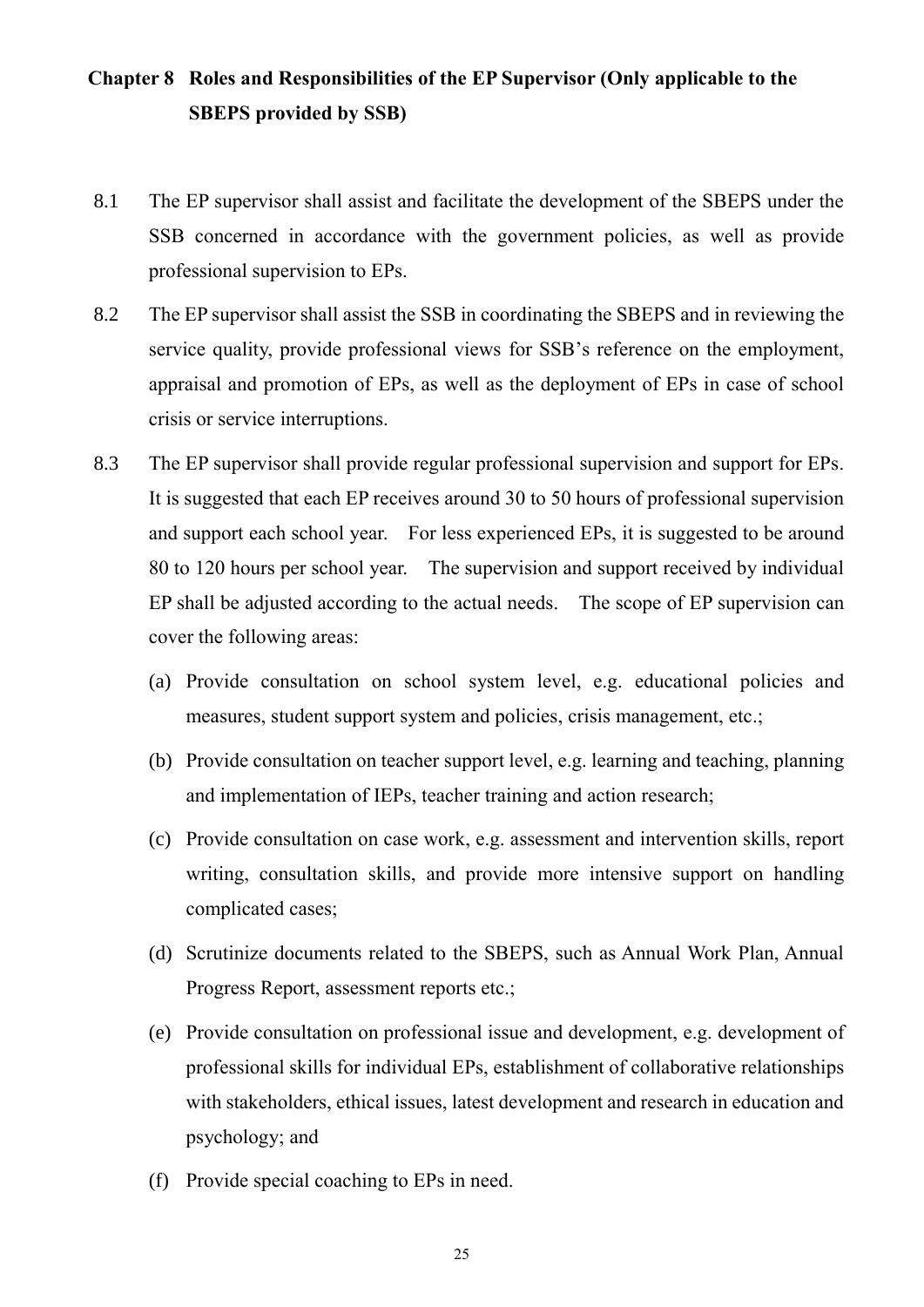8.4 The mode of supervision shall include regular supervision meetings conducted individually or in small group; consultation on ad-hoc issues or urgent cases, as well as individual coaching and on-site support wherever deemed necessary, e.g. for service coordination, crisis management, management of complicated cases, consultation meeting with school personnel, etc.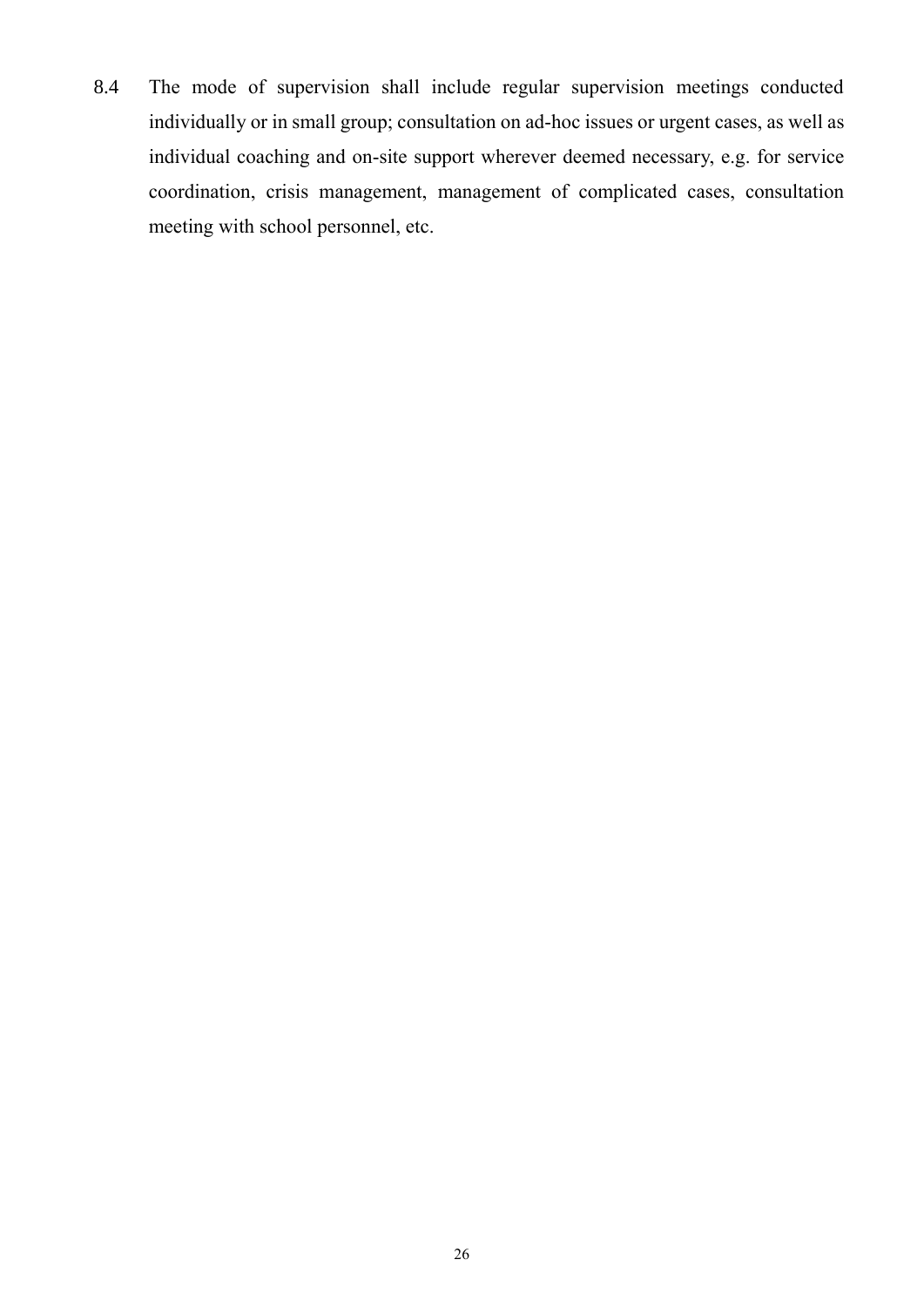## **Chapter 9 Roles and Responsibilities of the Education Bureau**

#### **Overseeing, Monitoring, and Quality Assurance**

- 9.1 The EDB shall:
	- (a) Collect and scrutinize the various work documents submitted by the EPs
	- (b) Collect and scrutinize the information submitted by SSBs on the effectiveness of professional supervision service
	- (c) Collect feedback from different stakeholders for service planning; and
	- (d) Conduct visits to schools, including quality assurance visits, focusing on the following areas:
		- (i) Launching, coordinating and monitoring of the SBEPS by the SSB and its base schools
		- (ii) Implementation of the SBEPS in the participating schools and the collaboration between school-based EPs, school personnel and related designated specialist (e.g. school social worker); and
		- (iii) Service delivery of the EPs.

#### **Steering and Leading the Continuous Development of the SBEPS**

- 9.2 The EDB shall also:
	- (a) Conduct meetings with SSBs to share experiences, review service implementation, and plan for service expansion
	- (b) Conduct briefings for EPs and EP supervisors to align service requirements and expectation;
	- (c) Hold EP network and EP supervisor meetings regularly to ensure consistency in professional practices
	- (d) Arrange professional sharing and development activities for EPs, as well as case conferences with psychiatrists on regular basis; and
	- (e) Conduct joint school sharing regularly and invite participating schools to share their experience in implementing the SBEPS.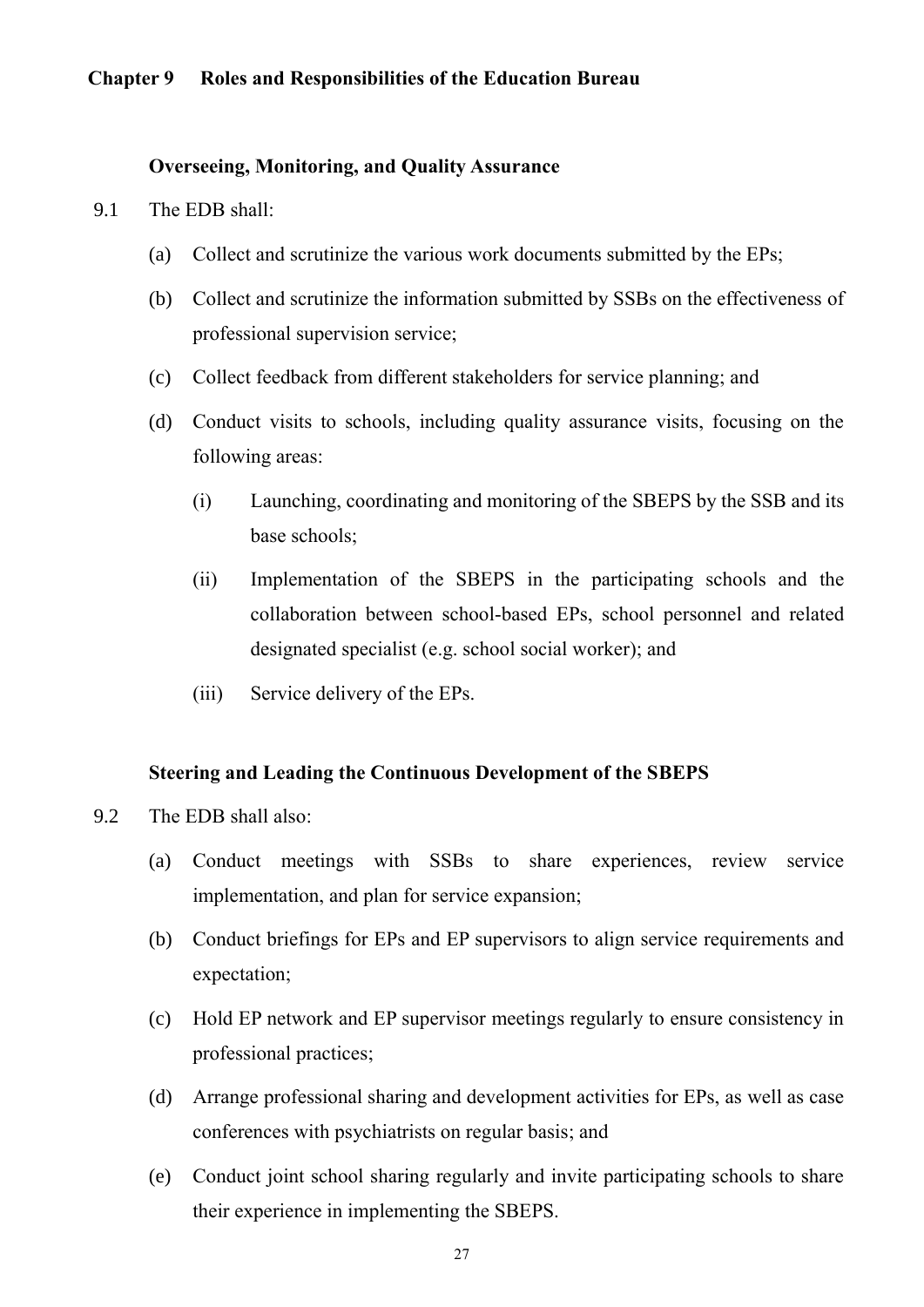## **Appendix 1**

## **Annual Schedule of Major Tasks for Educational Psychologist**

The annual major tasks and schedule for EP are illustrated below:

| <b>Description of Tasks</b>                                                                                                            | <b>Time Period</b> |                |                |                |             |  |  |
|----------------------------------------------------------------------------------------------------------------------------------------|--------------------|----------------|----------------|----------------|-------------|--|--|
|                                                                                                                                        | $Sep -$<br>Oct     | $Nov -$<br>Dec | $Jan -$<br>Feb | $Mar -$<br>May | Jun-<br>Aug |  |  |
| (a) Provide SBEPS to schools regularly                                                                                                 | ✓                  | ✓              | ✓              |                |             |  |  |
| (b) Make overall planning and preparation of the<br><b>SBEPS</b>                                                                       | ✓                  |                |                |                |             |  |  |
| (c) Hold meeting with school head and related<br>personnel to conduct school needs<br>assessment and to draw up an annual work<br>plan |                    |                |                |                |             |  |  |
| (d) Submit annual work plan to the $EDB^8$                                                                                             | ✓                  |                |                |                |             |  |  |
| (e) Submit annual visit schedule to the EDB                                                                                            | ✓                  |                |                |                |             |  |  |
| (f) Conduct mid-year review with school<br>personnel                                                                                   |                    |                | ✓              |                |             |  |  |
| (g) Submit mid-year review report to the $EDB8$                                                                                        |                    |                | ✓              |                |             |  |  |
| (h) Conduct end-of-year review with school<br>head and related personnel                                                               |                    |                |                |                |             |  |  |
| (i) Submit SEMIS Data Input Forms on cases<br>handled to the EDB <sup>9</sup>                                                          |                    |                |                |                |             |  |  |
| (j) Submit the SBEPS Effectiveness Evaluation<br>Questionnaire to the EDB                                                              |                    |                |                |                |             |  |  |
| (k) Submit Annual Progress Report to the EDB                                                                                           |                    |                |                |                |             |  |  |
| (1) Make overall planning and preparation of the<br>SBEPS for the following school year                                                |                    |                |                |                |             |  |  |

1

<sup>&</sup>lt;sup>8</sup> Normally applicable to EPs providing SBEPS for the first year.

<sup>&</sup>lt;sup>9</sup> Should data be submitted through the SBEPS Data Input System, submission can be made throughout the year with designated dates for completion of input of various data.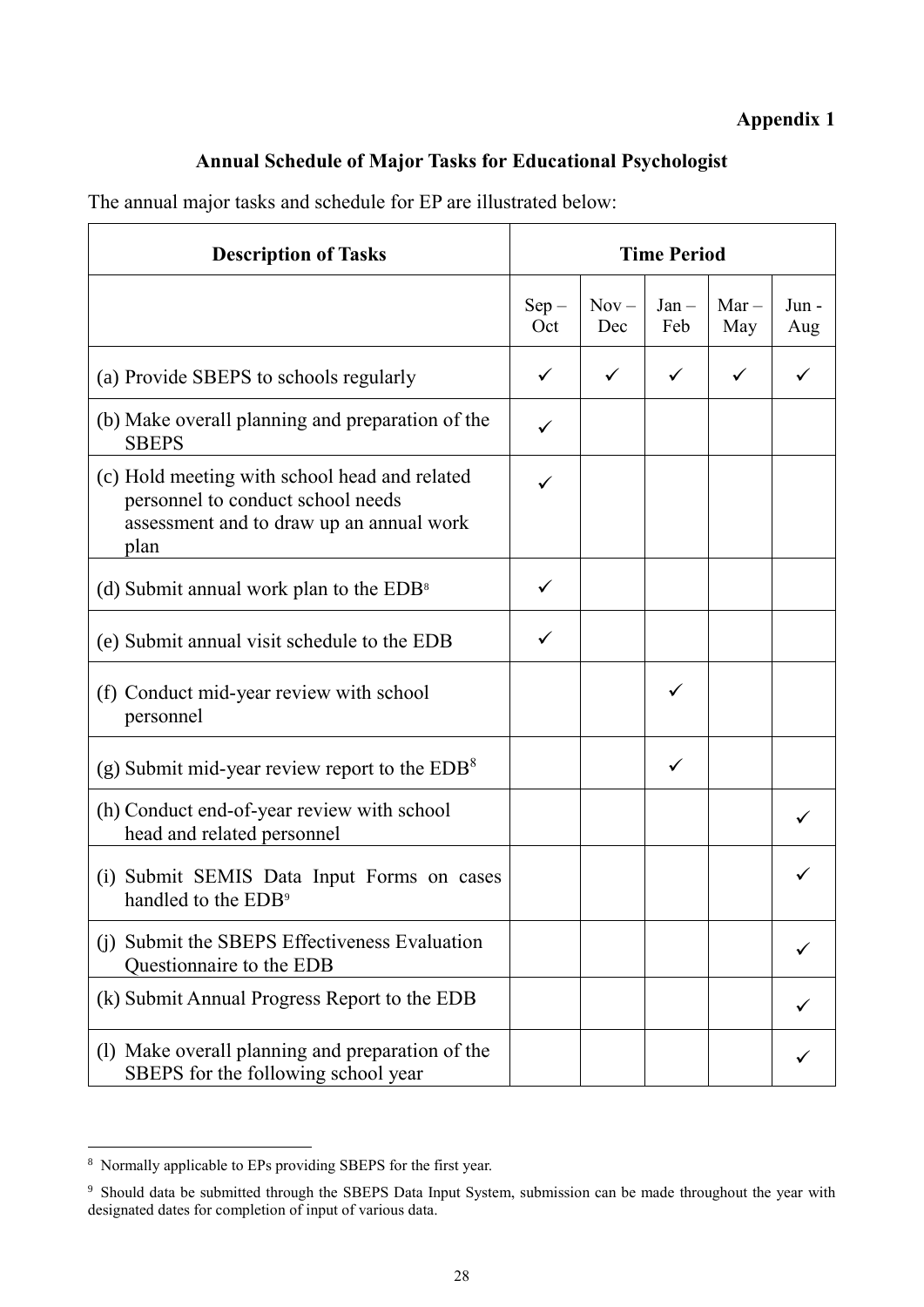## **Appendix 2**

#### **Reference Indicators for Review of the SBEPS Effectiveness**

The SBEPS encompasses support on the school system, teacher support, and student support levels, aiming to empower schools to cater for students' diverse educational needs. The SSB could, making reference to the following indicators, conduct annual review with stakeholders on the overall implementation and effectiveness of the service, as well as to plan for the direction of service development.

#### **Service Planning and Collaboration**

- 1. The school personnel concerned (including the school head/deputy head, SENCO, etc.) and the EP can collaborate actively and effectively in formulating and reviewing the annual plan of the SBEPS.
- 2. The annual plan of the SBEPS is in concert with the development needs of the school.

#### **School System Level**

- 3. The service can facilitate school to formulate and review its whole-school policies and measures, to promote an inclusive school culture, with the objective of catering for students with diverse educational needs. Examples include formulating and reviewing school-based policies on integrated education, discipline and guidance policies, or accommodation policies.
- 4. The service can facilitate school to formulate and review its student support mechanisms. Examples include refining the data bank on students with special educational needs, establishing mechanisms for early identification and referral, providing professional views to the Student Support Team on the planning and reviewing of school-based support services.
- 5. The service can facilitate school to develop and review its crisis management policies and mechanisms, and to provide professional views and support on managing school critical incidents.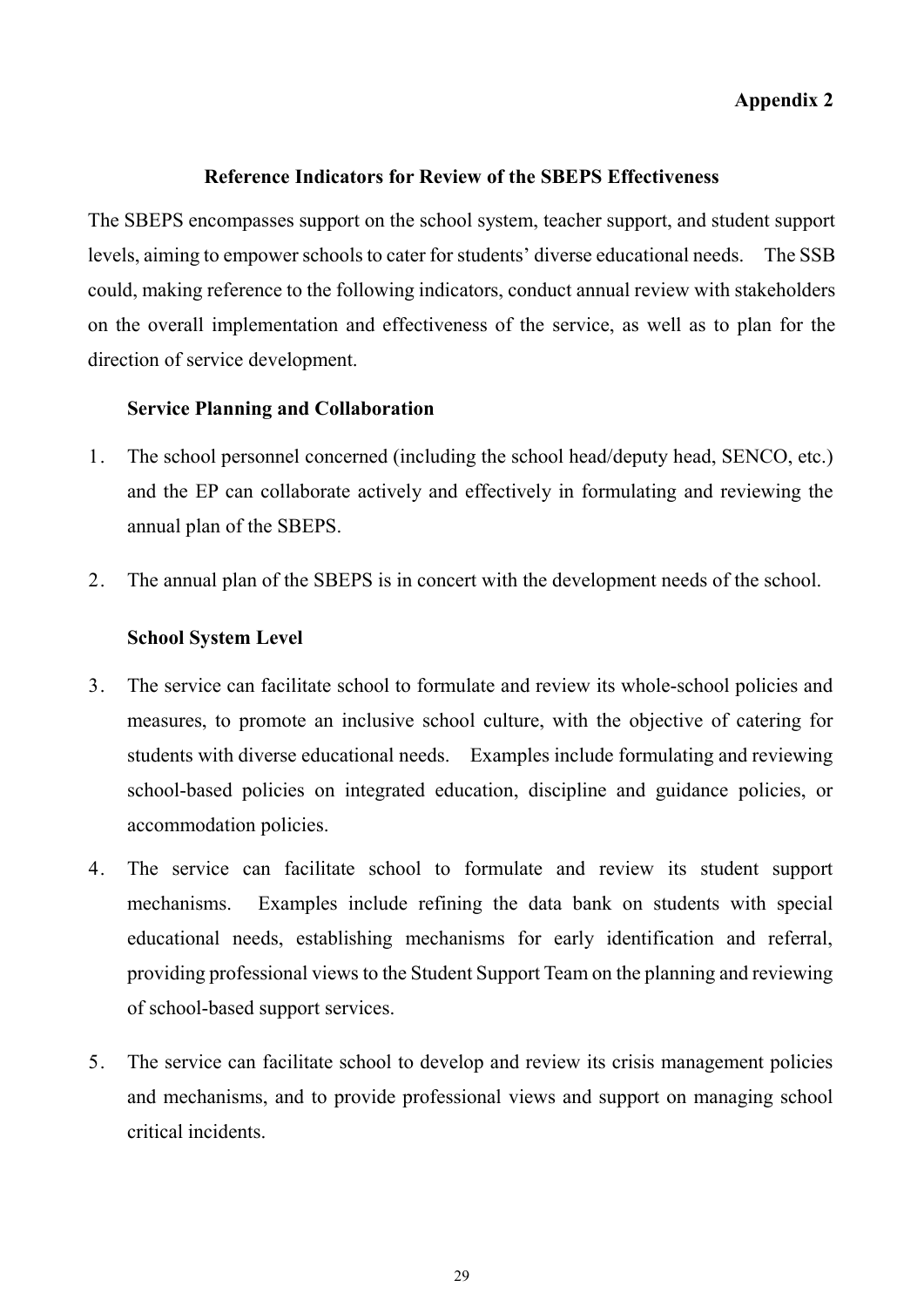## **Teacher Support Level**

- 6. The service can provide effective consultation to teachers on the learning, emotional and behavioural needs of individual students, e.g. discussing students' needs and formulating support plan in case meetings or IEP meetings.
- 7. The service can provide effective consultation regarding specific groups of students (e.g. students with the same special educational need/developmental need, or students of a specific class level) or all students, aiming at enhancing the effectiveness of learning and teaching or strengthening the emotional and behavioural support for students.
- 8. The service can facilitate school personnel to uphold a proactive and positive attitude, enhance their knowledge and skills to cater for students with diverse educational needs, e.g. conducting professional development activities for teachers according to the school's needs.
- 9. Through providing consultation to different teams of the school, the service can enhance teachers' ability in catering for students' diverse educational needs. Examples include reviewing learning and teaching strategies with the Curriculum Team, promoting positive behaviour management in collaboration with the Guidance and Discipline Team, etc.

## **Student Support Level**

- 10. The EP can provide appropriate psychoeducational assessment to students in order that school personnel and parents can formulate suitable support plans according to students' needs.
- 11. The EP can, directly or through collaboration with school personnel, provide appropriate individual counselling or training for students with severe adjustment difficulties to improve their adaptive capacity.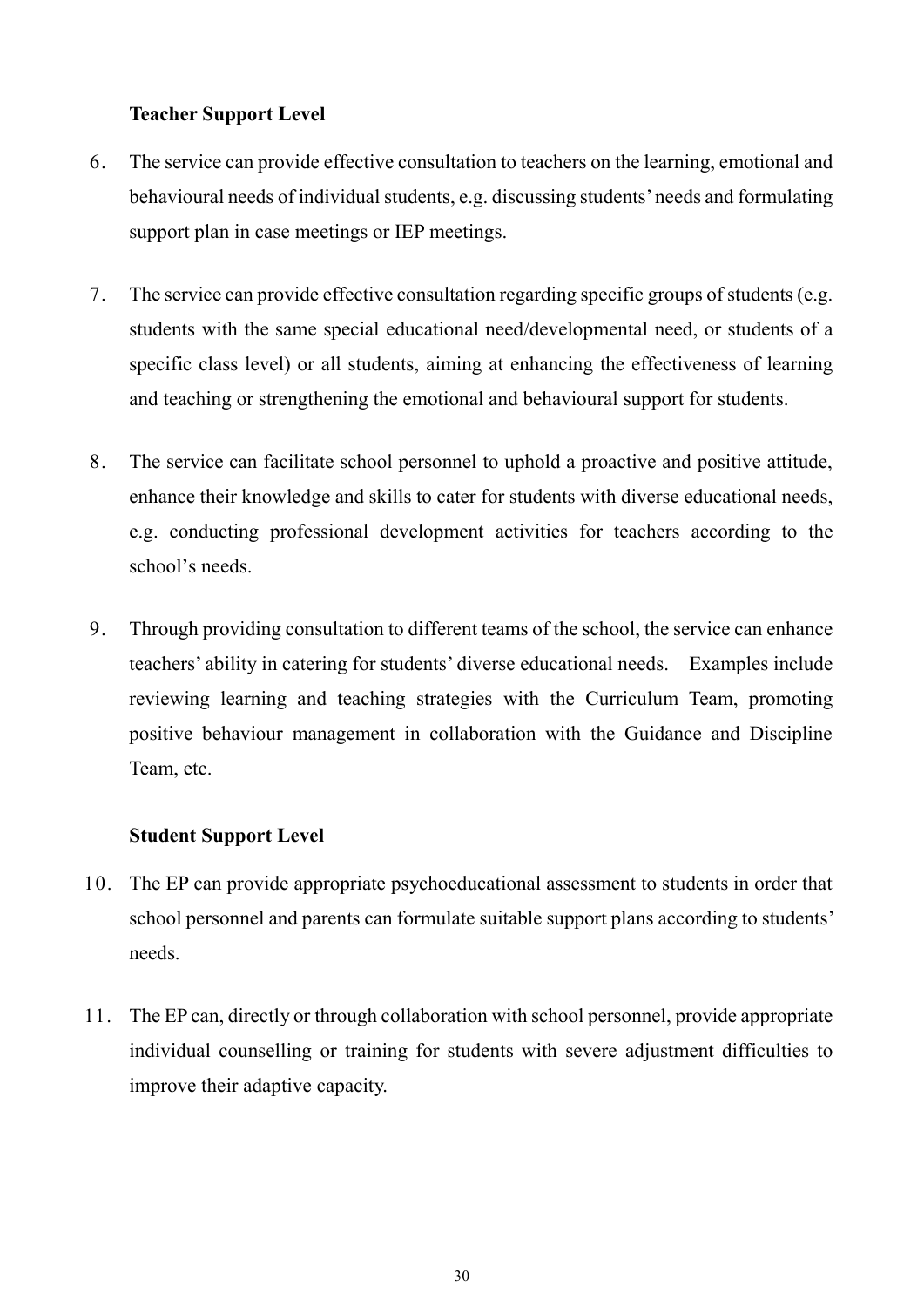- 12. The EP can, directly or through collaboration with school personnel, provide appropriate group counselling or training for students to improve their learning or adaptive capacity.
- 13. The EP can, directly or through collaboration with school personnel, provide appropriate consultation and training for parents to facilitate student development.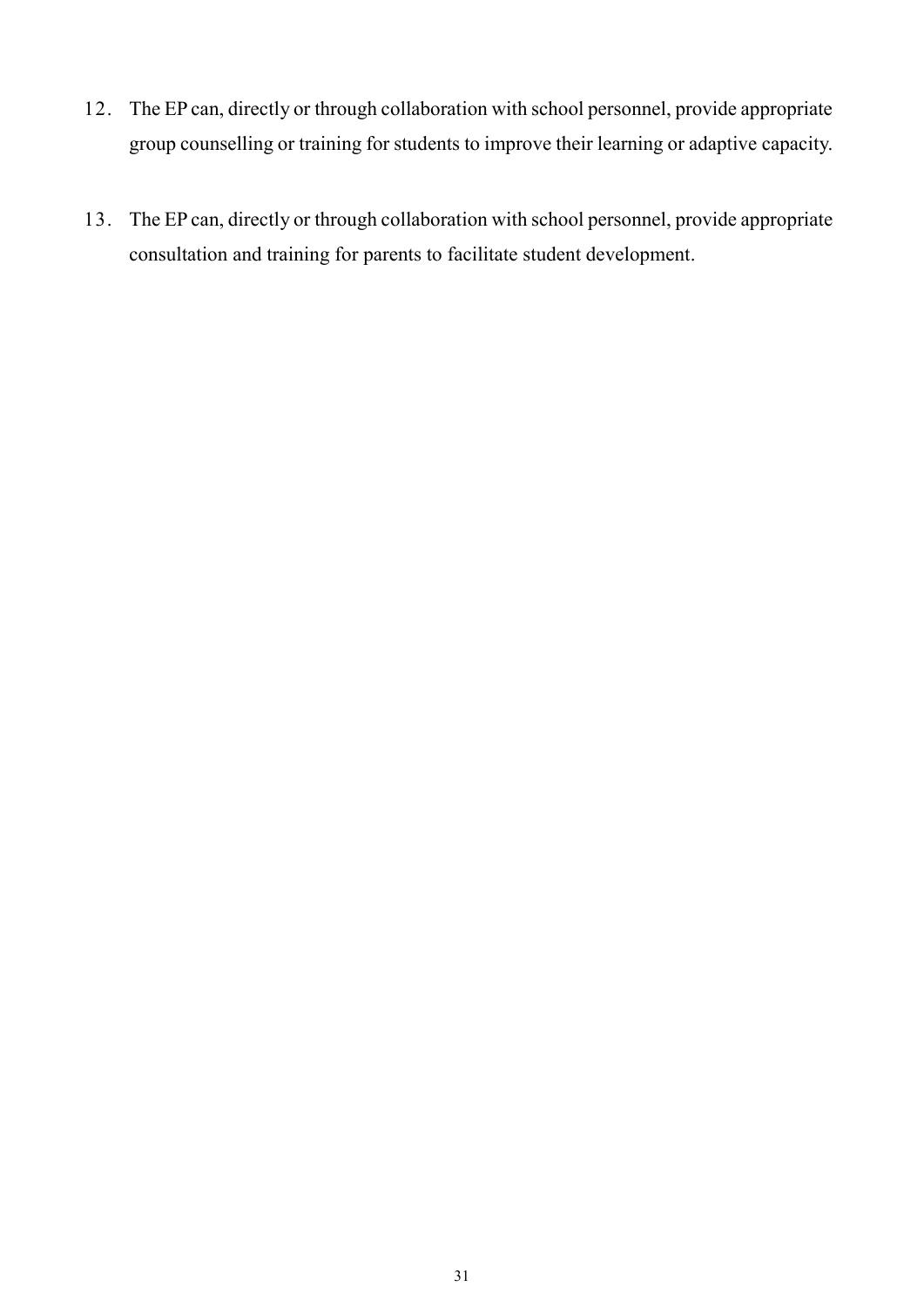## **Employment Status of Educational Psychologist (as of )**

## **(Only applicable to the SBEPS provided by SSB)**

Please return the employment status of EPs for the new school year to Educational Psychology Service (Hong Kong) Section in July (e.g. Information for the school year of 2022/23 should be submitted in July 2022) by fax or by post. This form should also be completed and returned within 2 weeks after the effective date of changes in employment status occurring during the school year.

> Educational Psychology Service (Hong Kong) Section Education Bureau Unit 1702, 17/F, Crocodile Center, 79 Hoi Yuen Road, Kwun Tong, Kowloon Fax No.: 3695 0553

| EP Post<br>(Primary /<br>Secondary /<br>School Support<br>Scheme) | Name of EP |         | EP Rank<br>(EPI / EPII) | Name of Base School | <b>Effective Date</b><br>(Employment / Promotion /<br>Temporary Replacement / | <b>EP Contacts</b> |               |                |
|-------------------------------------------------------------------|------------|---------|-------------------------|---------------------|-------------------------------------------------------------------------------|--------------------|---------------|----------------|
|                                                                   | English    | Chinese |                         |                     |                                                                               | Termination)       | Telephone No. | E-mail Address |
|                                                                   |            |         |                         |                     |                                                                               |                    |               |                |
|                                                                   |            |         |                         |                     |                                                                               |                    |               |                |
|                                                                   |            |         |                         |                     |                                                                               |                    |               |                |
|                                                                   |            |         |                         |                     |                                                                               |                    |               |                |
|                                                                   |            |         |                         |                     |                                                                               |                    |               |                |
|                                                                   |            |         |                         |                     |                                                                               |                    |               |                |

| Name of school sponsoring body: |  |                      |
|---------------------------------|--|----------------------|
| Name of signatory:              |  |                      |
| Post of signatory:              |  |                      |
| Signature:                      |  |                      |
| Date:                           |  | Official chop of SSB |
|                                 |  |                      |